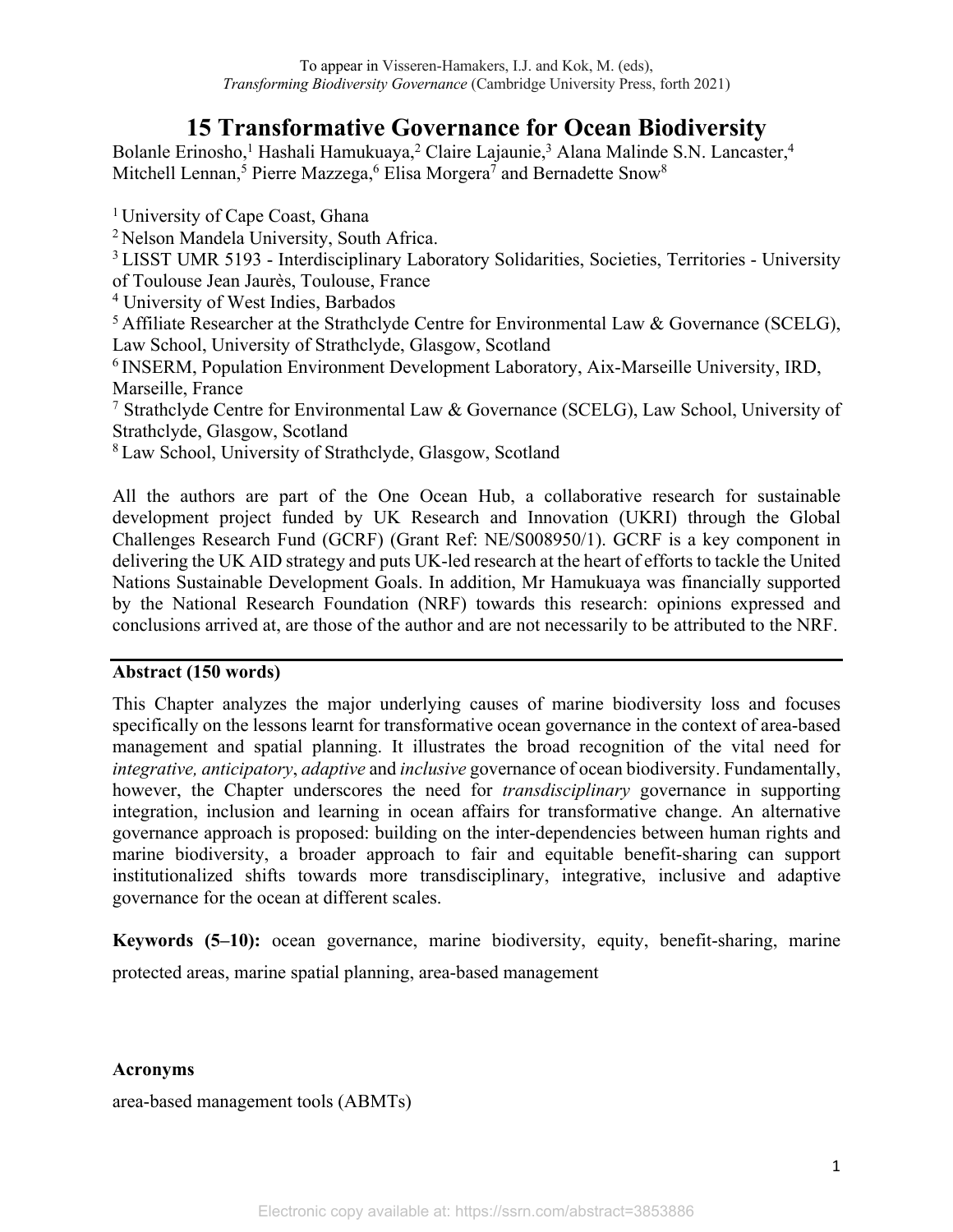Benguela Current Convention (BCC) carbon dioxide  $(CO<sub>2</sub>)$ Convention on Biological Diversity (CBD) Convention on the Conservation of Migratory Species of Wild Animals (CMS) Convention on International Trade in Endangered Species of Wild Fauna and Flora (CITES) ecologically or biologically significant marine areas (EBSAs) illegal, unreported and unregulated (IUU) large marine ecosystem (LMEs) marine protected areas (MPA) marine spatial planning (MSP) Marine Spatial Management and Governance Project (MARISMA) Regional fisheries management organizations (RFMOs) Sustainable Development Goal (SDG) Sustainable Ocean Initiative (SOI) United Nations Convention of the Law of the Sea (UNCLOS) UN Fish Stocks Agreement (UNFSA)

#### **1 Introduction**

The ocean's enormity and depth are illustrated by the limited ability of humankind to comprehend it. The current science and policy seascape remains largely fragmented, and as a result the integrity of marine life and the wellbeing of those (human and non-human) dependent on a healthy ocean are being negatively impacted. Fragmented governance is an indirect driver of ocean biodiversity loss, due to its inability to provide synergistic solutions to address simultaneously multiple direct drivers for such loss (over-fishing, land-based and marine pollution, and climate change). This governance problem is well-known (Kelly, 2019; Watson-Wright and Valdés, 2018), and to some extent it is being addressed in international negotiations on a new international instrument on marine biodiversity of areas beyond national jurisdiction (A/RES/72/249, 2017).

This Chapter will shed new light on these well-known problems by applying the lens of "transformative governance" understood as "formal and informal (public and private) rules, rulemaking systems and actor-networks at all levels of human society (from local to global) that enable transformative change… towards biodiversity conservation and sustainable development more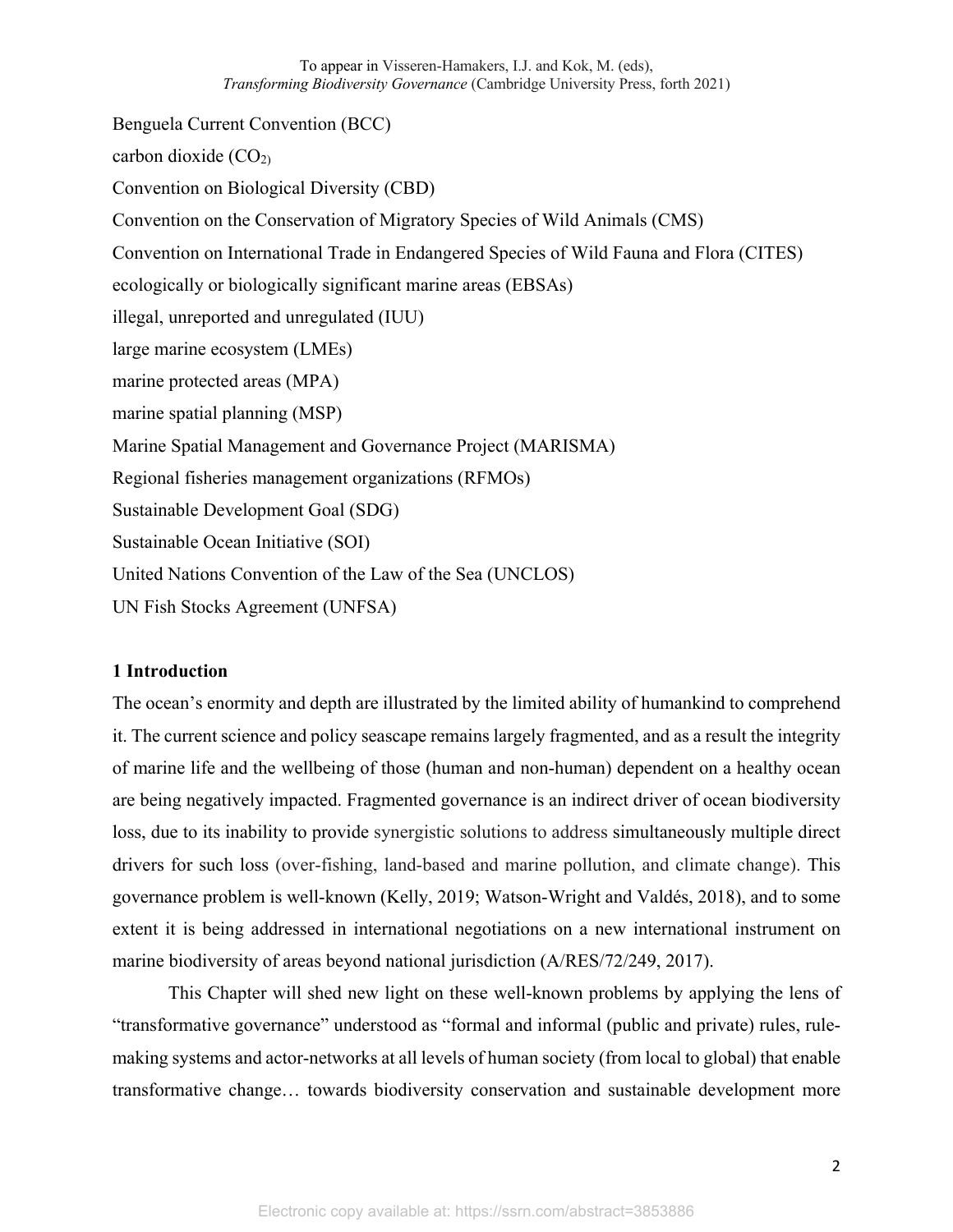broadly", with a view to "respond[ing] to, manag[ing], and trigger[ing] regime shifts in coupled socio-ecological systems at multiple scales."<sup>1</sup> We share the editors' views that there is a need to shift away "from the technocratic and regulatory fix of environmental problems to more fundamental and transformative changes in social-political processes and economic relations."<sup>2</sup> This can also help to better understand how ocean biodiversity can contribute to "other environmental and social justice issues"<sup>3</sup> that are interwoven with the ocean in less visible ways than terrestrial biodiversity, such as poverty (Singh *et al*., 2018) and resource grabbing (Virdin *et al*., 2021).<sup>4</sup>

In particular, the Chapter will illustrate the broad recognition of the vital need for *integrative* and *inclusive* governance of ocean biodiversity, to ensure that solutions also have sustainable impacts at other scales and in other sectors, and to empower those whose interests are currently not being met and represent transformative sustainability values.<sup>5</sup> The complementary roles of adaptive governance (enabling learning, experimentation, reflexivity, monitoring and feedback) and anticipatory (precautionary) governance will also be touched upon. The latter has been extensively debated in international legal scholarship (Guston, 2014; Birnie *et al.*, 2009), so we will reflect on how the former can contribute to the latter. Fundamentally, however, the Chapter will focus on the role of *transdisciplinary* governance (the recognition of different knowledge systems, and the inclusion of underrepresented types of knowledge) in supporting integration, inclusion and learning in ocean affairs for transformative change.

Accordingly, this Chapter will first engage in a brief analysis of the major underlying causes of marine biodiversity loss, by drawing on global synthesis reports. Second, considering the extensive literature assessing existing regulatory mechanisms and their effects on the status and uses of marine biodiversity, this Chapter proposes to focus specifically on the lessons learnt for transformative ocean governance in the context of area-based management and spatial planning from the international to the local level. Finally, an alternative governance approach will be

 $<sup>1</sup>$  Chapter 1 in this volume.</sup>

 $<sup>2</sup>$  Ibid.</sup>

<sup>3</sup> Ibid.

<sup>4</sup> The term "ocean grabbing" in increasingly utilized to refer to situation "[w]here the benefits from use of finite ocean space and resources characterized as public goods are captured by a few, while traditional ocean users (who are often politically marginalized) lose access to resources and a just operating space within the ocean economy. For example, loss of access for small-scale fisheries, which are by far the ocean's largest employers, has threatened human rights and exacerbated inequity*"* (Virdin *et al*., 2021).

<sup>&</sup>lt;sup>5</sup> Chapter 1 in this volume.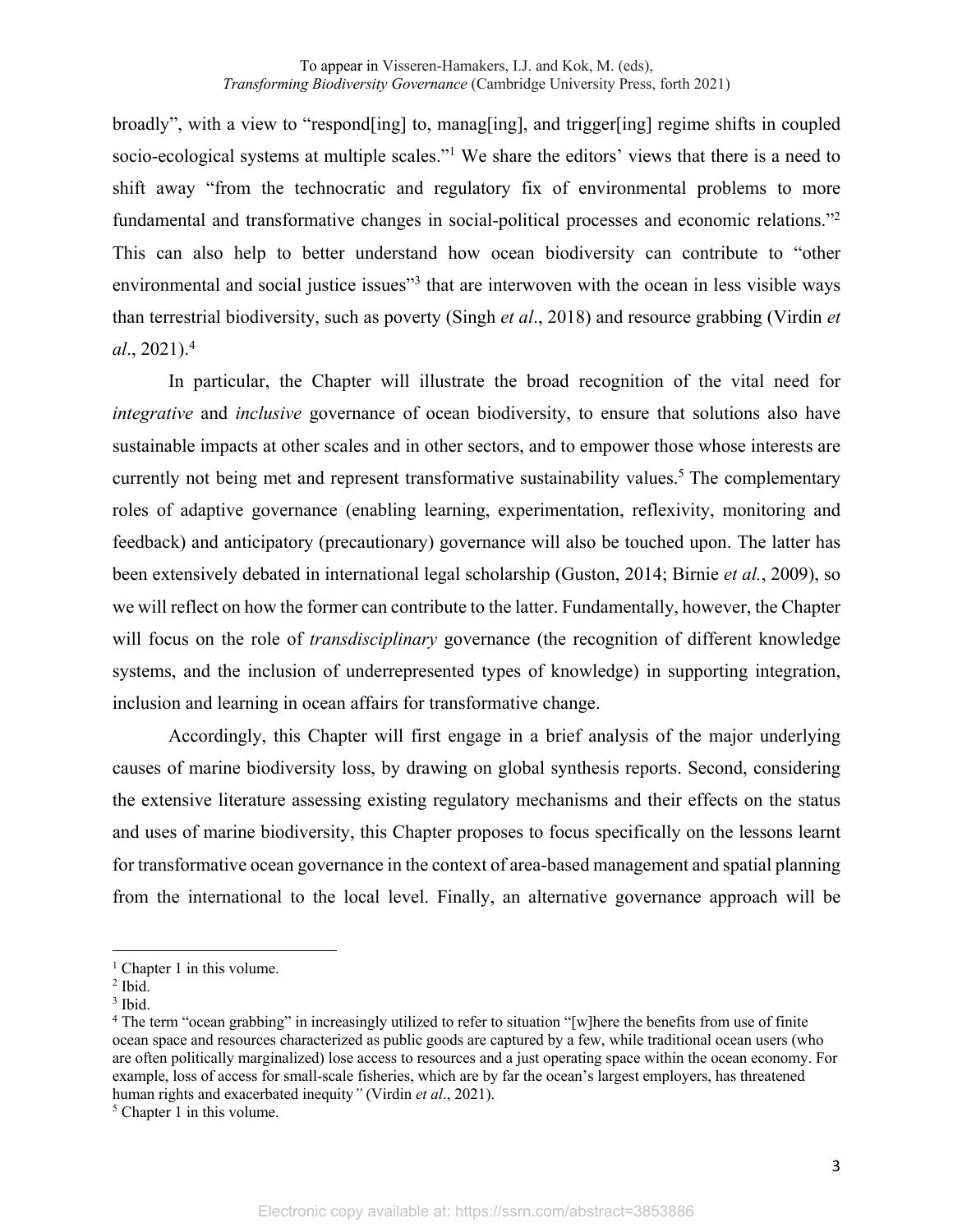proposed as a possible way forward: building on the factual and legal inter-dependencies between human rights and marine biodiversity. The chapter will suggest taking a broader approach to fair and equitable benefit-sharing to shift towards transformative governance for the ocean at different scales.

## **2 Marine Biodiversity Loss: Causes and Consequences**

The ocean is an integrated physical and biological system which provides a multitude of planetary services. These include the provision of half of the oxygen we breathe, absorption of 26% of anthropogenic  $CO_2$  emissions from the atmosphere, and rich and diverse life ( $A/70/112$ , 2015). The full extent of the ocean's biodiversity is not fully known or understood, but there is sufficient knowledge indicating that marine life is declining dramatically, albeit not yet irreversibly (Serrao-Neumann *et al.*, 2016). Additionally, we have limited understanding of the intrinsic, as well as the social and cultural, values of marine biodiversity, and its multiple contributions to human identity and wellbeing (Pörtner *et al*., 2019).

The causes of marine biodiversity loss are numerous, pervasive, and interconnected. Globally, the major direct drivers include overexploitation, climate change, and pollution. The increasing number of zoonotic pathogens associated with biodiversity loss is also affecting marine life, as well as humans (Morand and Lajaunie, 2017). Examples include outbreaks of influenza in seabird populations, and distemper morbillivirus in seal colonies (Morand and Lajaunie, 2017; Bogomolni, *et al*., 2008; Waltzek, *et al*., 2012). This led to calls for a more comprehensive global approach in 2020 as the COVID-19 pandemic raged (Ostfeld, 2009; Corlett, 2020), and serves as a reminder of the links between human wellbeing and healthy, resilient ecosystems. The following sub-sections will explore threats to marine biodiversity on the basis of seminal global scientific assessments (A/70/112, 2015; FAO, 2020; IPCC, 2019; IBPES, 2019).

# **2.1 Exploitation of Living and Non-Living Marine Resources**

The exploitation of marine resources has brought about the largest relative impact on biodiversity since 1970 (IPBES, 2019). Illustrative examples may be drawn from fisheries and aquaculture, as well as the projected impacts of commercial mining activities in the deep seabed, both of which can contribute to habitat and biodiversity loss in the ocean.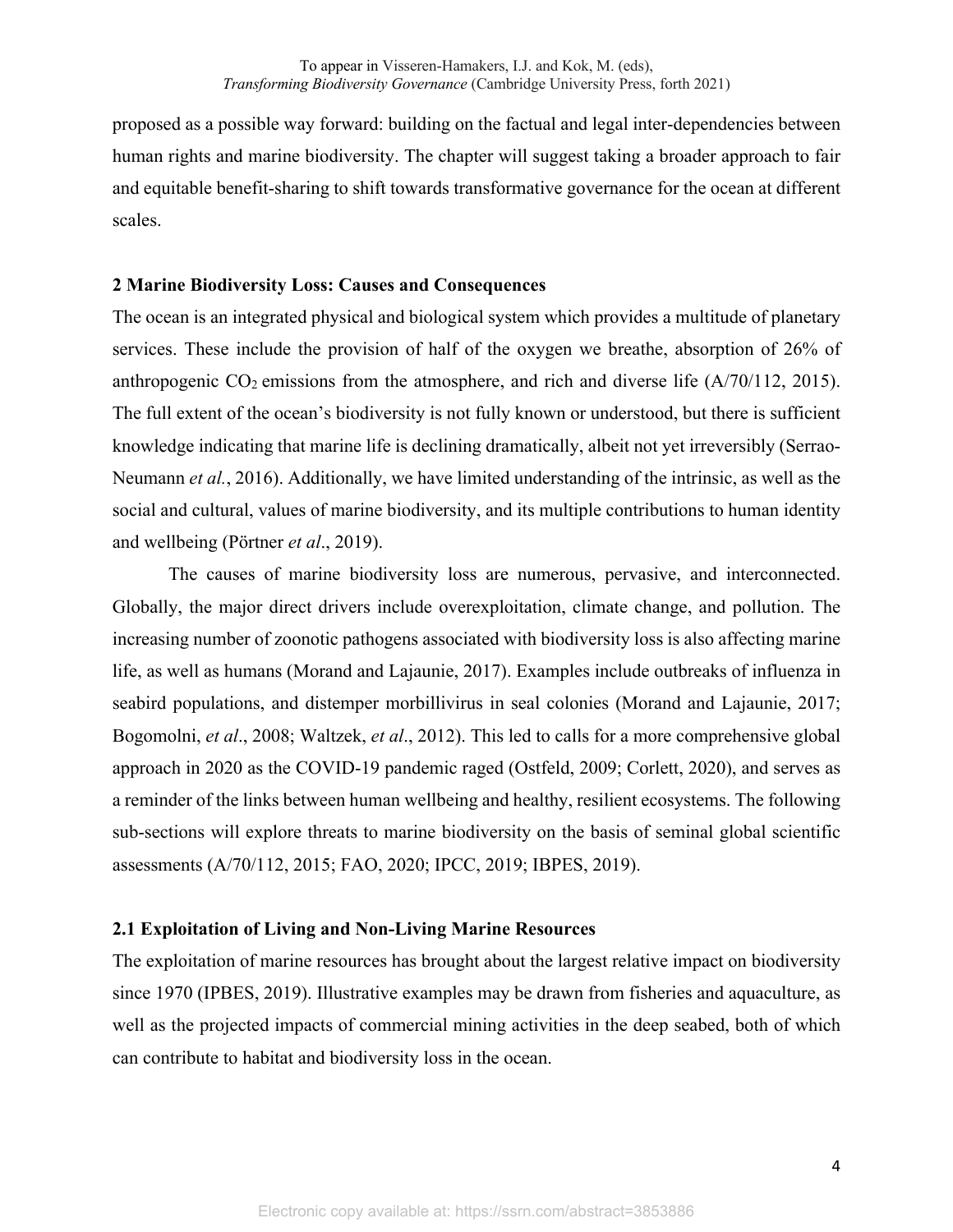Fishing has had the most impact on marine biodiversity in the past 50 years, including impacts across scales on target and non-target species, habitats and ecosystems (IPBES, 2019). Combined with the effects of climate change, fishing is expected to remain a leading driver in the worsening the state of marine biodiversity (IPBES, 2019). Funded by harmful government subsidies, commercial fishing fleets have expanded geographically and into deeper waters which were previously not financially viable to exploit (Sumaila *et al*., 2019; IPBES, 2019), directly contributing to global decline in fish stocks (FAO, 2020). Fishing above sustainable levels causes negative impacts on marine biodiversity and reduces fish productivity and ecosystem functioning (FAO, 2020). Bycatch caused by non-selective fishing methods impacts marine biodiversity, and some fishing gear, such as bottom trawls and pelagic drift nets, also cause damage to habitats and biodiversity. The United Nations has recognized the threat of illegal, unreported and unregulated fishing (IUU) fishing goes beyond the depletion of fish populations and there is a close nexus between the illegal activities in fisheries and transnational organized criminal activity, known as fisheries crime  $(A/63/111, 2008)$ .<sup>6</sup> Fisheries crime threatens fish stocks and undermines the international goal to conserve and use the ocean for sustainable development (A/RES/70/1, 2015; A/RES/60/31/2006). Finally, the impacts of fisheries crime are being exacerbated by climate change (IPBES, 2019; NIC, 2016; Cheung, 2016).

Aquaculture, whether it is coastal farming or offshore aquaculture (Holmer, 2010), has been promoted as a means to address both overfishing and food security, but may have a negative impact on the environment and biodiversity, mainly arising from excess feed, pesticides, and medicines leaching into the marine environment (Tovar *et al*., 2000). Aquaculture may affect ecosystems and biodiversity with the loss of critical habitats like mangrove or wetlands, with consequences for coastal protection (Páez-Osuna, 2001), or the alteration of hydrologic regimes by the use of structures such as fish cages (Eng *et al*., 1989). The intensification of aquaculture has a dramatic effect on seabed fauna and their abundance (Tsutsumi *et al*., 1991; Diana, 2009). In

<sup>6</sup> There is no universally accepted definition of fisheries crime, and different organisations describe this concept differently. The United Nations Office on Drugs and Crime (UNODC), for example, describes fisheries crime as "[a]n ill-defined legal concept referring to a range of illegal activities in the fisheries sector. These activities frequently transnational and organised in nature - include illegal fishing, document fraud, UNODC trafficking, and money laundering. Criminal activities in the fisheries sector are often regarded as synonymous with illegal fishing, which many States do not view or prosecute as criminal offences, but rather as a fisheries management concern". Refer to the UNODC *Fisheries Crime*, at https://www.unodc.org/documents/aboutunodc/Campaigns/Fisheries/focus\_sheet\_PRINT.pdf.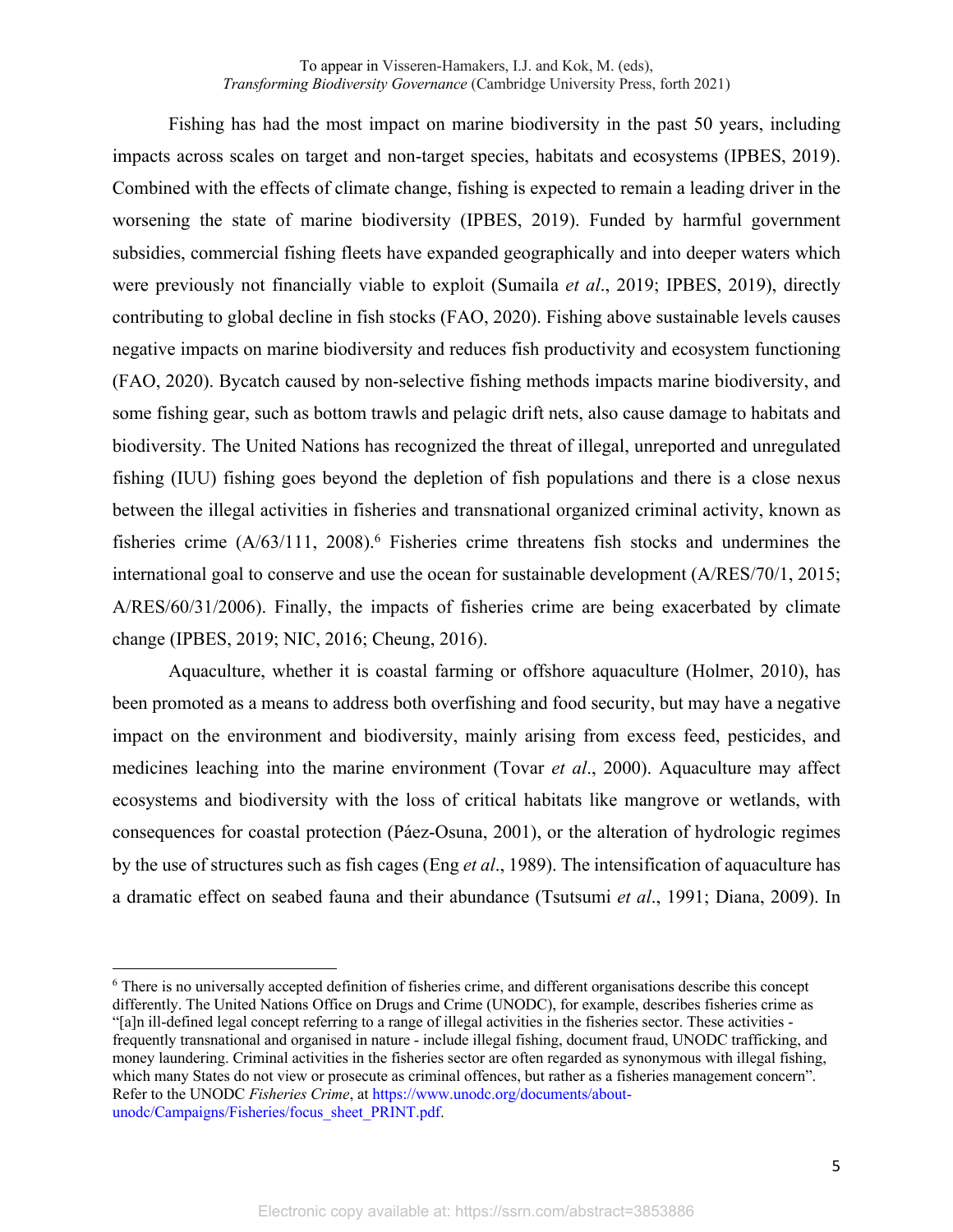turn, coastal pollution (agriculture, hydrocarbon, heavy metals) and marine pollution affect the success of aquaculture (Eng *et al*., 1989).

#### **2.2 Pollution**

Pollution is the direct or indirect introduction by humans of substances which result or are likely to result in deleterious effects to the environment (UNCLOS, Art. 1(4)). Marine and coastal areas are highly vulnerable to pollution from activities on land or at sea, which have a direct impact on marine biodiversity. Land-based pollution comes in many forms, including nutrient run-off (untreated sewage), agricultural and industry run-off such as pesticides, heavy metals, or oils entering river systems and then the open ocean (UNEP/EA.4/Res.11, 2019). Marine pollution can come from a variety of activities at sea, including plastics from discarded fishing gear, dumping from vessels, and underwater noise (UNEP/EA.3/L.19, 2018).<sup>7</sup> Marine environmental pollution has gathered international attention, as captured in Sustainable Development Goal (SDG) 14.1: "By 2025, prevent and significantly reduce marine pollution of all kinds, in particular from landbased activities, including marine debris and nutrient pollution."

Plastic pollution is pervasive in the marine environment, and the widespread impacts of macro- and micro-plastics on marine biodiversity at all levels are sobering. Addressing plastic pollution presents a complex governance challenge and is subject to intensified international attention. For example, the UN has highlighted the pervasive nature of plastic pollution, highlighting that between 4.8–12.7 million tons of plastic enters the ocean annually (UNEP/EA.3/L.19, 2017). The vast majority of this  $(\sim 80\%)$  is from land-based sources, while the rest comes from maritime activities, including fishing (Isensee and Valdes, 2015), which requires stronger monitoring and control by States to prevent plastic entering ocean systems (Haward, 2018) and potentially new measures at the international level (Borrelle, *et al*., 2017).

Deep-seabed mining for minerals and rare-earth metals at a commercial scale occurs in areas within national jurisdictions and may soon be a reality in the Area (which is the seabed beyond national jurisdiction of any State; one of the two areas outside national jurisdiction,

<sup>7</sup> See also, for example, www.unesco.org/new/en/natural-sciences/ioc-oceans/focus-areas/rio-20-ocean/blueprintfor-the-future-we-want/marine-pollution/facts-and-figures-on-marine-pollution/.

<sup>8</sup> Isensee and Valdes (2015) estimated that around 4.8–12.7 million tonnes of plastic is dumped in the ocean from land-based sources.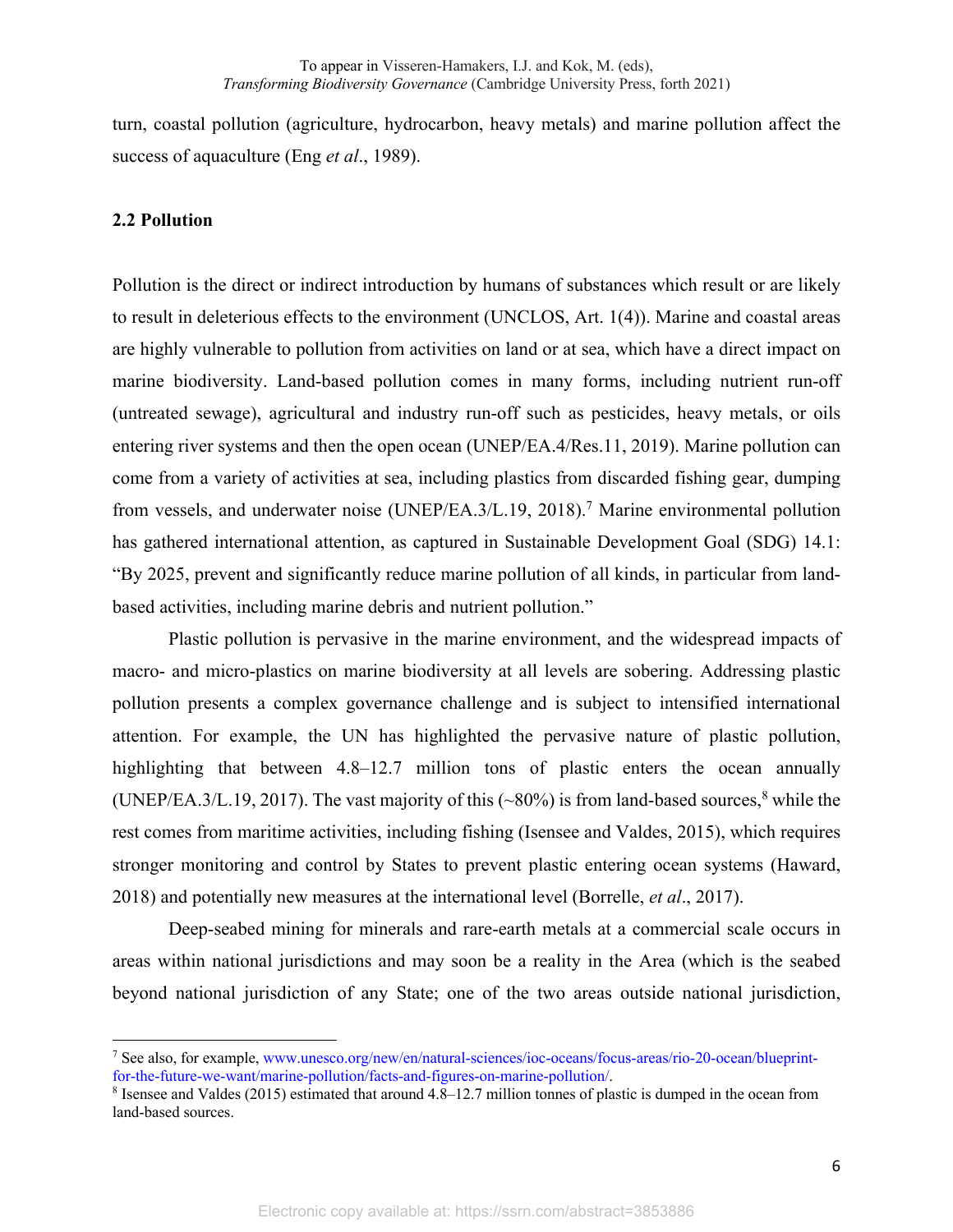together with the high seas) (Casson *et al.*, 2020).<sup>9</sup> Noise and light pollution, as well as sediment plumes may have a harmful effect on marine species, the mining itself may permanently destroy deep-sea habitats, and may impact communities relying on fish stocks with potential human rights implications (Miller *et al*., 2018). Deep-sea sediments act as long-term stores of atmospheric carbon, meaning mining activities may pose an additional climate risk by releasing carbon through sediment disturbance (Sala *et al.*, 2021).<sup>10</sup> Climate change is also predicted to alter deep-ocean environments and to be exacerbated by other deep-sea extractive activities such as oil and gas extraction, and bottom fishing (Levin *et al*., 2020).

#### **2.3 Climate Change**

There is scientific consensus that human-induced climate change is altering the physical and chemical makeup of the ocean (Stocker *et al*., 2013). The main impacts of climate change on the ocean are warming (IPCC, 2019), acidification, and deoxygenation, which simultaneously occur due to increasing carbon dioxide (CO2) and other greenhouse gas emissions (Beaugrand *et al*., 2015; Molinos *et al*., 2016). These changes are expected to persist throughout this century, as levels of CO2 increase to those unseen in human times (Gattuso *et al*., 2015). Transformative governance has thus been recommended by the Intergovernmental Panel on Climate Change to address and adapt to these issues (IPCC, 2015).

The consequences of climate change on marine biodiversity include species extinction, local changes in species richness, proliferation of invasive species, ecosystem collapse, and disruption of ecosystem functioning and services (IPCC, 2019; FAO, 2018; Cheung *et al*., 2009; Beaugrand *et al*., 2015; Molinos *et al*., 2016). In addition, climate change is projected to decrease net ocean primary production and fish biomass (IPBES, 2019). Changes in the distribution of fish populations from historical locations can affect livelihoods, income and food security (SROCC, 2019), and increase conflicts between fishers, communities, authorities, and between States; highlighting a need for *adaptive* governance in the conservation and management of marine species (SROCC, 2019; Spijkers *et al*., 2019).

 $9$  Article 1(1)(1) of UNCLOS defines the "Area" to be "the seabed and ocean floor and subsoil thereof, beyond the limits of national jurisdiction". Within Namibia's jurisdiction commercial seabed mining activities for diamonds occur and may soon expand to mining the seabed for phosphate. (Casson *et al.*, 2020).

 $10$  Seabed disturbance can re-mineralise carbon stored in the seabed into  $CO<sub>2</sub>$  and be subsequently dissolved into the ocean or released into the atmosphere, the following study suggests protecting the carbon-rich seabed as a naturebased solution to climate change (Sala *et al*., 2021).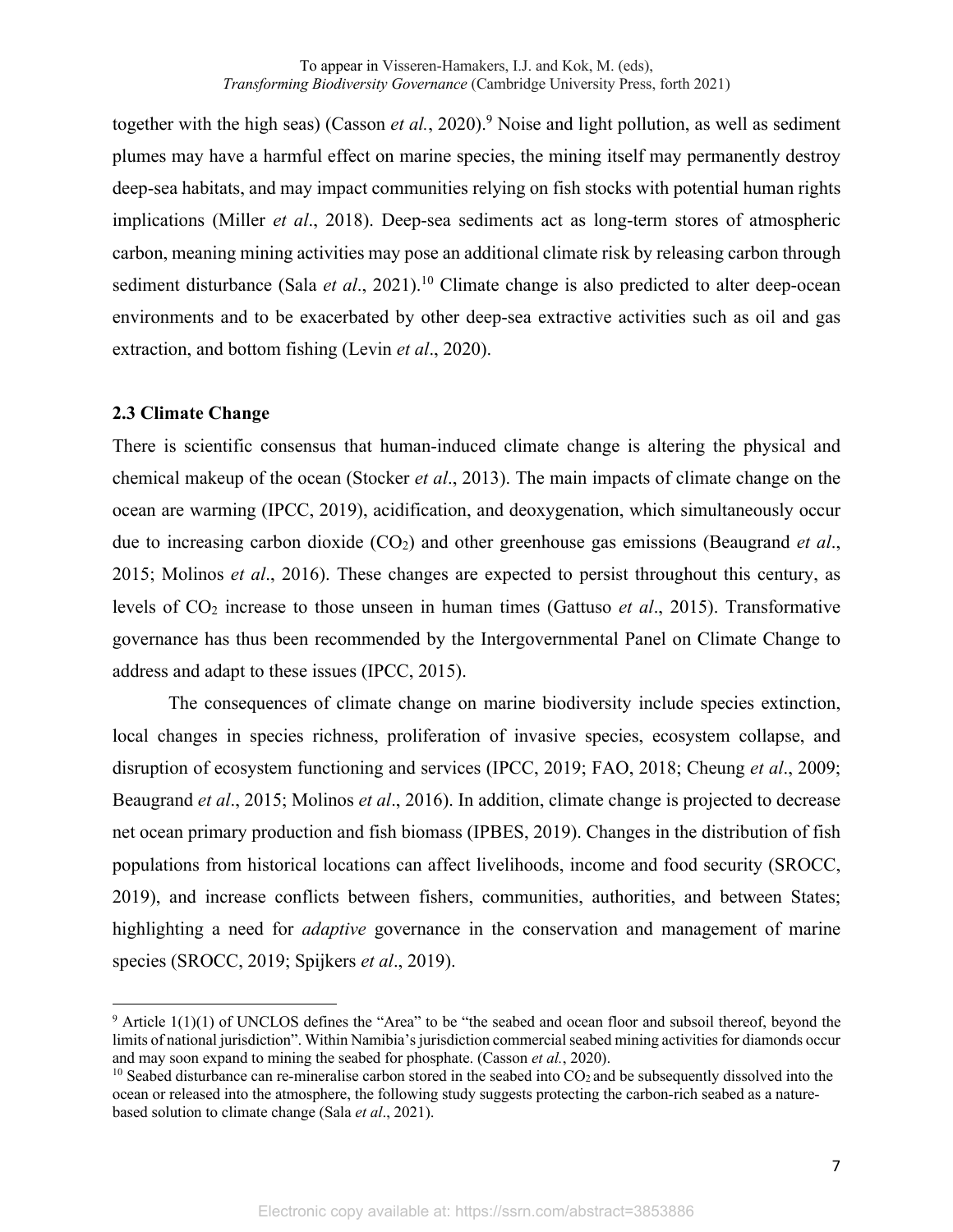Roughly half of the  $CO<sub>2</sub>$  emitted by anthropogenic activities between 1800 and 1994 is stored in the deep ocean as organic matter from absorption by planktonic organisms (Sabine *et al*., 2004). Since 1980, this uptake has been between  $20-30\%$  of total anthropogenic  $CO<sub>2</sub>$  emissions causing an increase in ocean acidification (IPCC, 2019). Acidification of the ocean decreases its ability to uptake and store carbon (IPBES, 2019), and leads to habitat destruction, with coral reef ecosystems particularly under threat (IPCC, 2019), alteration of marine food webs (Kleypas *et al*., 1999; Freely *et al*., 2004), and sensory perception changes in marine species (Dixson *et al*., 2010; Munday *et al*., 2009; Munday *et al*., 2010).

As a result of both climate change and pollution, ocean deoxygenation has become a pervasive yet overlooked issue. Deoxygenation is caused by warming of ocean waters, from agricultural run-off into rivers, and the atmosphere from burning of fossil fuels (Laffoley and Baxter, 2019). This causes species loss, resulting in changes in ecosystem structure and function (Laffoley and Baxter, 2019).There has been a marked loss in ocean oxygen levels from the surface to 1000m depth since 1970, leading to the prevalence of oxygen minimum zones, which are uninhabitable for many marine species (IPCC, 2019).

#### **2.4 Lessons Learnt**

While our global understanding of the multiple threats to marine biodiversity is growing, ocean science is "still weak in most countries" due to limited holistic approaches for understanding cumulative impacts of various threats, and lack of capacity to conduct science (A/71/733, 2017). Low- and middle-income countries face the greatest challenges in this regard, to prevent and mitigate negative development impacts connected to the ocean, participate in traditional and emerging ocean activities (Blasiak, 2018), and to predict and harness the socioeconomic benefits of ocean conservation (Blasiak, 2018). As a result, scientific understanding of the effectiveness of conservation and management responses is poor, meaning it is more difficult to predict the productivity limits and recovery time of marine ecosystems in these countries. Meanwhile, the negative social, economic and cultural impacts of degraded mangroves and corals on local communities are increasingly noted (CBD, Decision XII/23, 2014), as are the negative impacts of declining fisheries on the human rights to food and culture (A/67/268, 2012). The urgency of advancing ocean science, in and to the benefit of all countries, is expected to take centerstage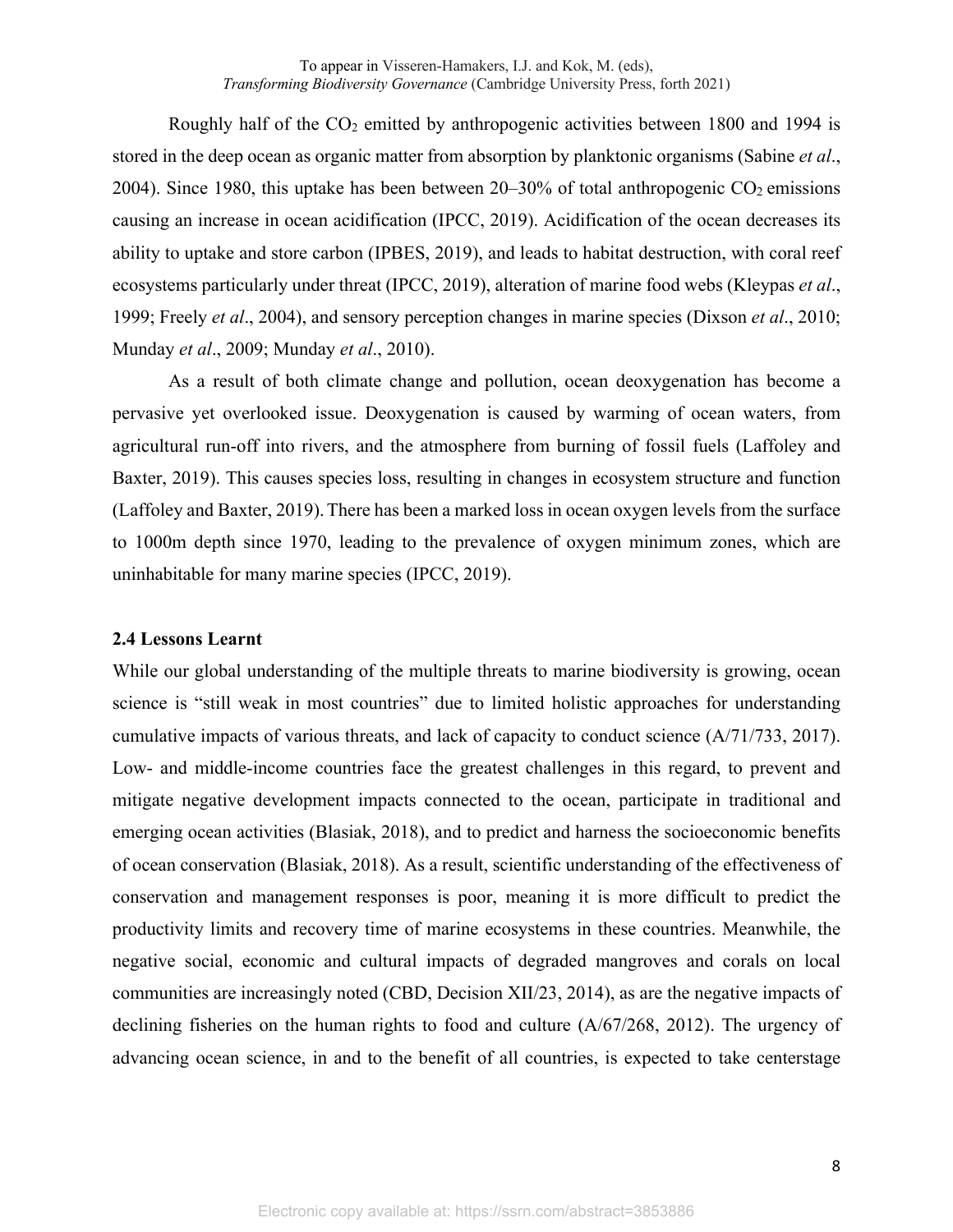globally with the UN declaring 2021-2030 as the Decade of Ocean Science for Sustainable Development (UNESCO, 2020).

This situation is compounded by limited efforts to bridge different knowledge systems (notably indigenous and local knowledge), which contributes to marginalizing these knowledge holders from relevant decision-making, even if these groups are disproportionally affected by their negative consequences. Furthermore, limited understanding of the benefits that derive from a healthy ocean for society and the economy fuels a "disconnect" between some communities and the ocean (Jamieson *et al*., 2020). In effect, only recently have global scientific reviews highlighted the multiple dependencies of people's right to health on the marine environment (WHO/CBD, 2016; A/HRC/34/49, 2017; A/75/161, 2020).

From a transdisciplinary governance perspective, all the facts observed, and anticipated scenarios, in the global reports analyzed above are not equally known, and even less equally predictable. For instance, if the recent rate of fishing capture is maintained, the collapse of some fisheries is almost certain, while others, especially close to the shores of the more important fishing nations, have already collapsed, leading these States to travel greater distances, thereby replicating the process elsewhere. It is also projected that the warming and acidification of the ocean will exacerbate this. In contrast, the severity and the intensity of the impacts that will result from deepsea mining is very difficult to evaluate, as well as the effects of all the occurring changes that are cascading through unpredictable interactions. Here, the limited predictability of changes in the state of the ocean and marine resources is not a matter of observation, monitoring techniques, or models (Mazzega, 2018). Rather, unpredictability is intrinsic to the complex dynamics of the ocean system, emphasizing the need for ocean governance to be anticipatory and adaptive.<sup>11</sup>

Furthermore, while the main trends summarized above represent scientific consensus, these global syntheses of current knowledge are based on a small fraction of the volume of articles annually published on these themes.<sup>12</sup> The limitation of these systematic reviews is of particular concern because the impacts of human activities and environmental changes on biodiversity are for the vast majority manifesting at relatively local scales, in specific ecosystems or biomes. They require careful observations and analysis in context (Allan *et al*., 2013).

<sup>&</sup>lt;sup>11</sup> Chapter 1 in this volume.

<sup>12</sup> This situation should be compared with the synthesis of knowledge on the climate, see Minx *et al.,* 2017.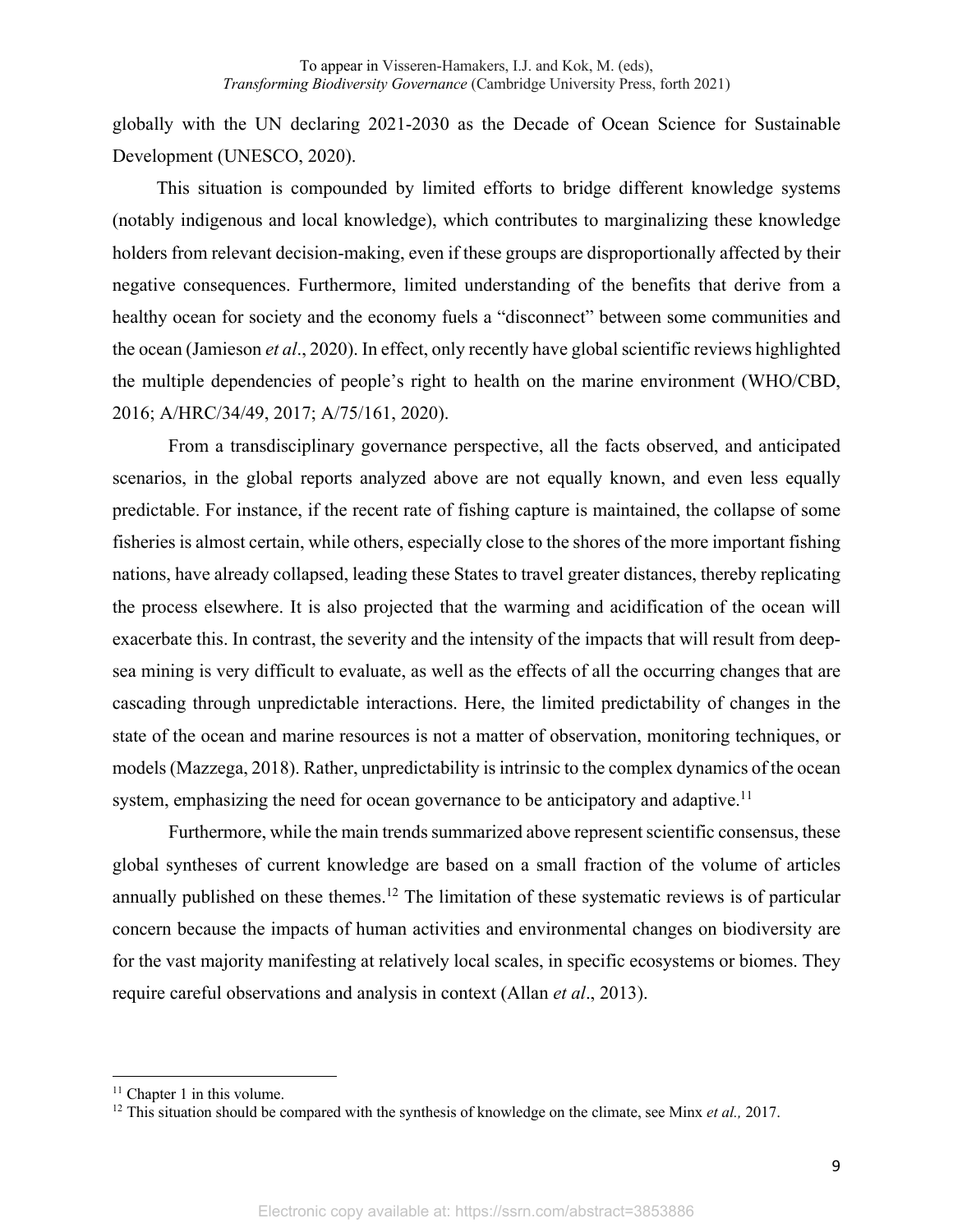## **3. An Assessment of Existing Mechanisms for Ocean Governance**

The international legal framework for the ocean is considered "critical" to make progress in all target areas of SDG 14: "life below water" (A/71/733, 2015). The international framework, though, is notoriously so complex and fragmented (sectorally and geographically) to present colossal challenges to effective, let alone transformative, ocean governance. To an extent, fragmentation is the result of historical process of international law-making. The earliest marine treaties focused on clarifying the rights and obligations of States over portions of the ocean,<sup>13</sup> establishing safeguards,<sup>14</sup> regulating discharge of wastes and pollution from shipping,<sup>15</sup> and managing fishing resources. The next wave of treaties prioritized specific objectives, including the protection of (marine) species.<sup>16</sup> However, the narrow scope and diverse approaches encapsulated within these instruments often failed to consider the impacts on ecosystems in a holistic and integrated manner (Kimball, 2001; Mossop, 2007). As these treaties resulted in a patchwork approach to marine management, early attempts at integrated ocean governance began with the negotiations of the 1982 United Nations Convention of the Law of the Sea (UNCLOS).<sup>17</sup>

UNCLOS, commonly referred to as the 'constitution of the oceans', firmly embodies elements of customary international law, as well as several innovative features for a more comprehensive approach to the regulation of ocean activities, including on the basis of a general obligation to protect and preserve the marine environment. UNCLOS, however, heavily relies on other international instruments and mechanisms, thereby confirming the continued relevance of sectoral and regional governance approaches.

<sup>13</sup> For example, the Byzantine *Lex Rhodia,* the *Rolls of Oléron* and the *Laws of Wisby*

<sup>&</sup>lt;sup>14</sup> For example, the General Treaty for the Cessation of Plunder and Piracy by Land and Sea, Dated February 5, 1820 and the 1914 the International Convention for the Safety of Life at Sea.

<sup>&</sup>lt;sup>15</sup> International Convention for the Prevention of Pollution from Ships 1973/38; Convention on the Prevention of Marine pollution by Dumping of Wastes and other Matter 1972; 1996 Protocol (London Protocol).

<sup>&</sup>lt;sup>16</sup> For example, the International Convention for the Regulation of Whaling (ICRW), Washington D. C., 2 December 1946, in force 10 November 1948; 161 UNTS 17, 338 UNTS 336; Convention on the Conservation of Migratory Species of Wild Animals (CMS), Bonn, 23 June 1979, in force 1 November 1983, 19 ILM (1980) 15; Convention on International Trade in Endangered Species of Wild Fauna and Flora (CITES), Washington DC, 3 March 1973, in force 1 July 1975, 993 UNTS 243.

<sup>&</sup>lt;sup>17</sup> United Nations Convention on the Law of The Sea (UNCLOS), Montego Bay, 10 December 1982, in force 16 November 1994, 21 ILM 1261.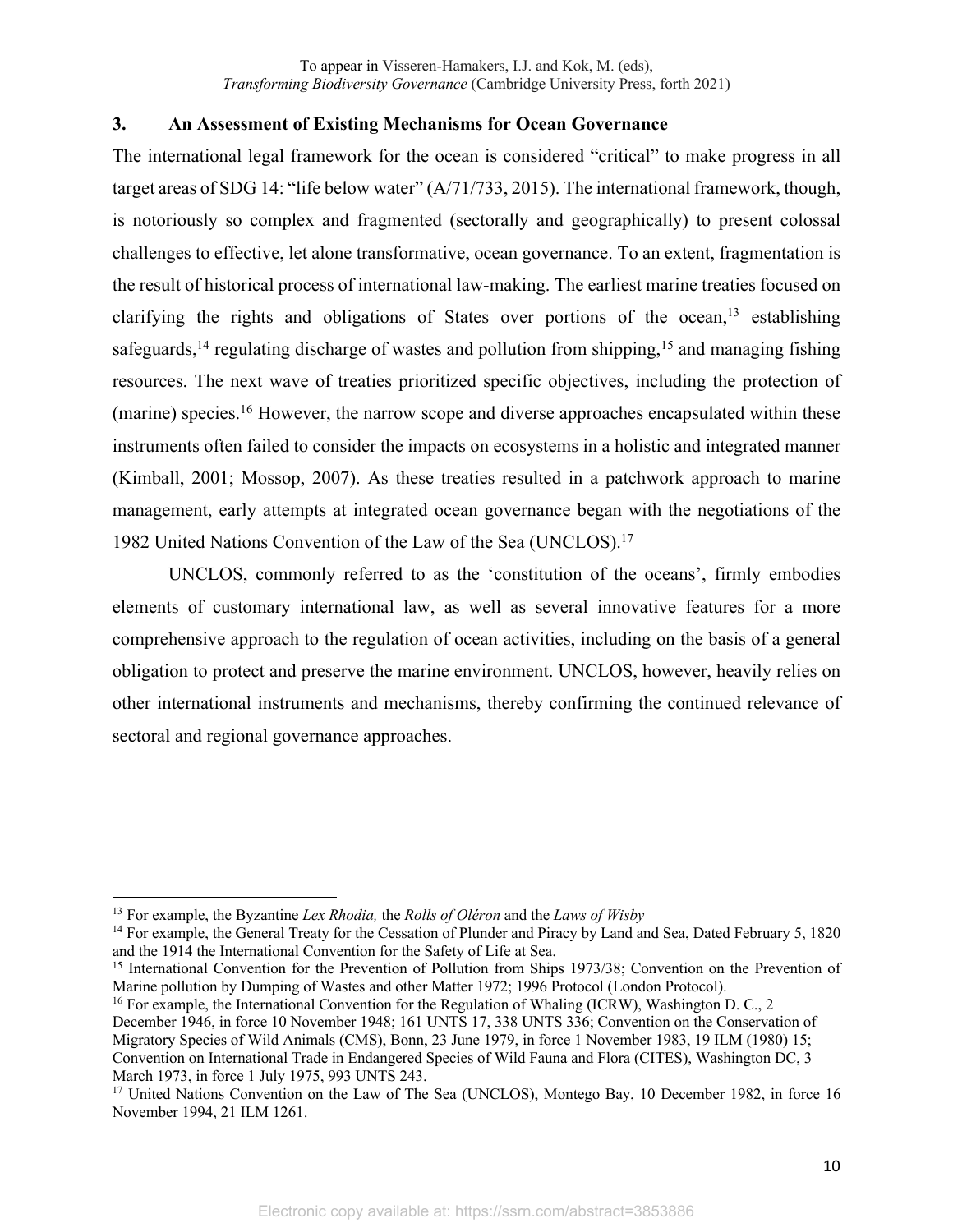Table 15.1. Main biodiversity-related changes, direct drivers (climate change CC, fisheries F, exploitation of non-living resources E), spatial scales (local, regional, global), concerned conventions and organizations analyzed in the chapter. An x indicates that the authors understand the conventions concerned, or the decisions adopted under them, or the instruments deployed by the organizations have sought to address these changes and drivers. A question mark indicates the conventions or their decisions may be applicable to these changes and drivers, but need further study. The table is meant as a basis for discussion with other legal and non-legal experts, as the understanding of governance landscape may be subject to differing interpretations.

| <b>Biodiversity</b>                                | <b>Direct</b><br>Drivers*<br>$CC$ $F$ $E$ |  |  | Local | $\sim$ $\sim$<br>Regional | Global | $S1$ and $S2$ and $S3$ and $S4$ are $S5$ and $S6$ and $S7$ and $S7$ and $S7$ and $S7$ and $S7$ and $S7$ and $S7$ and $S7$ and $S7$<br><b>International instruments</b> |                |              |                |                | Organisations  |             |
|----------------------------------------------------|-------------------------------------------|--|--|-------|---------------------------|--------|------------------------------------------------------------------------------------------------------------------------------------------------------------------------|----------------|--------------|----------------|----------------|----------------|-------------|
| <b>Related</b><br><b>Changes</b>                   |                                           |  |  |       |                           |        | <b>UNCLOS</b>                                                                                                                                                          | <b>FSA</b>     | <b>CBD</b>   | <b>CMS</b>     | <b>CITES</b>   | <b>ISA</b>     | <b>IMO</b>  |
| Species<br>Extinction                              |                                           |  |  |       |                           |        | $\mathbf X$                                                                                                                                                            | $\mathbf{X}$   | $\mathbf X$  | $\mathbf X$    | $\mathbf X$    | $\overline{?}$ |             |
| Decrease Net<br><b>Primary Production</b>          |                                           |  |  |       |                           |        |                                                                                                                                                                        | $\overline{?}$ | $\mathbf X$  |                |                |                |             |
| Decrease Fish<br><b>Biomass</b>                    |                                           |  |  |       |                           |        |                                                                                                                                                                        | $\mathbf X$    | $\mathbf X$  |                |                |                |             |
| Perturbation of<br>Ecosystem<br><b>Functioning</b> |                                           |  |  |       |                           |        |                                                                                                                                                                        | $\mathbf X$    | $\mathbf X$  |                | $\mathbf X$    |                |             |
| Protection of<br>Marine Habitats                   |                                           |  |  |       |                           |        | X                                                                                                                                                                      | $\mathbf X$    | $\mathbf X$  | $\mathbf X$    | $\mathbf X$    | $\mathbf X$    | $\mathbf X$ |
| Perturbation of<br>Life Cycles                     |                                           |  |  |       |                           |        |                                                                                                                                                                        | $\overline{?}$ | $\mathbf X$  | $\mathbf X$    |                |                |             |
| Proliferation<br><b>Invasive Species</b>           |                                           |  |  |       |                           |        | $\mathbf X$                                                                                                                                                            |                | $\mathbf X$  | $\mathbf X$    | $\overline{?}$ |                | $\mathbf X$ |
| Community<br>Recomposition                         |                                           |  |  |       |                           |        |                                                                                                                                                                        | $\mathbf X$    | $\mathbf X$  |                |                |                |             |
| Loss of Species<br>Richness                        |                                           |  |  |       |                           |        |                                                                                                                                                                        | $\mathbf X$    | $\mathbf{X}$ | $\overline{?}$ |                |                |             |

\*CC: climate change ; F: Fisheries ; E: exploitation of non-living resources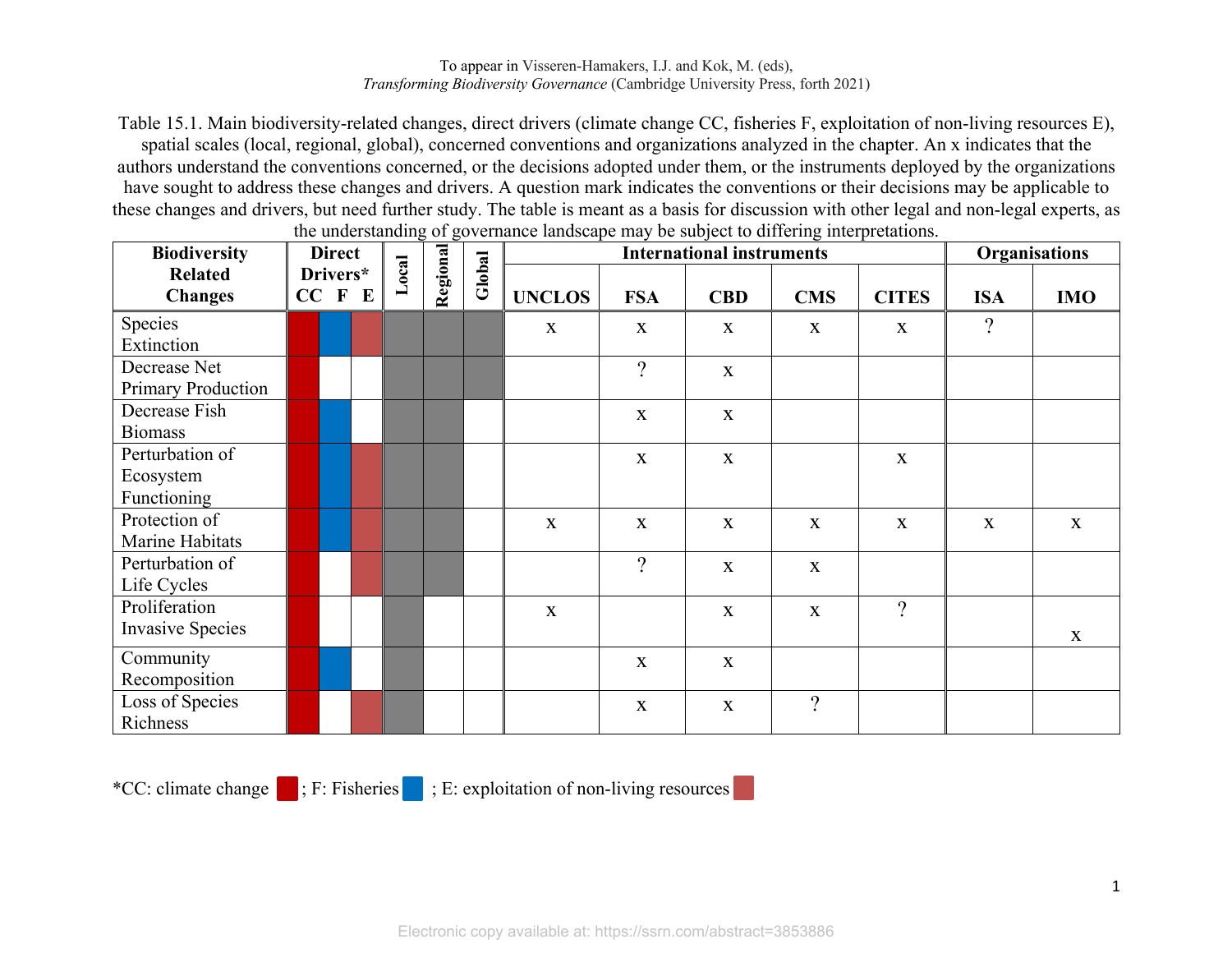For instance, the UN Fish Stocks Agreement (UNFSA) implements UNCLOS Articles 63– 68, and 116–120 on straddling and highly migratory fish, and sets out obligations to ensure sustainable fishing activities and mitigate the impacts of fishing on the marine environment and biodiversity, applying the precautionary principle when scientific information is inadequate or absent (Art. 6). UNFSA, in turn, is significantly underpinned by regional, collaborative approaches (Arts. 9 & 15). Arguably, therefore, UNFSA both requires, and sets the conditions for, an integrative, anticipatory and inclusive approach at the regional level, which, with the correct synergies, may be scaled up to the global level. Examples of such approaches will be discussed in Section 2.3 below.

While UNCLOS reflects to some extent the evolution of natural sciences and ecosystem management by referring to the interrelatedness of the problems of ocean spaces and the need to consider them as a whole, a parallel legal development under international environmental law has also contributed to a more integrative and inclusive approach to ocean governance. This is the case of the Convention on Biological Diversity (CBD)<sup>18</sup> and its objectives of conservation, sustainable use, and fair and equitable benefit-sharing (Morgera and Razzaque, 2017). Over the years, the CBD has provided integrative tools to complement earlier biodiversity-related treaties, including Convention on International Trade in Endangered Species (CITES) and the Convention on Migratory Species (CMS) (UNEP-WCMC, 2012), and contributed to addressing the nexus between the ocean, climate change and biodiversity (Morgera, 2011; Diz, 2017). It has also addressed an increasing number of new and emerging human activities that pose challenges to biodiversity conservation and sustainable use, such as renewables development, which can increase demands for ocean space (UNCTAD/DITC/TED/2014/5). In doing so, the CBD has also addressed the specific concerns of indigenous peoples and local communities (IPLC), and highlighted the importance of their knowledge (Morgera, 2020), thereby contributing to defining inclusive and transdisciplinary ocean governance.

These developments have occurred under the CBD ecosystem approach (CBD Decisions V/6, 2000; VII/11, 2004), which aims at integrating the management of land, water and living resources, and balancing the three objectives of the Convention, as well as integrating different legal and management strategies, depending on local, national, regional or global conditions (CBD Decision V/6, 2000, Annex, para. 5), through adaptive management and precaution (thereby

<sup>18</sup> Convention on Biological Diversity (CBD) 1992*,* 1760 UNTS 79 (CBD), Art 1.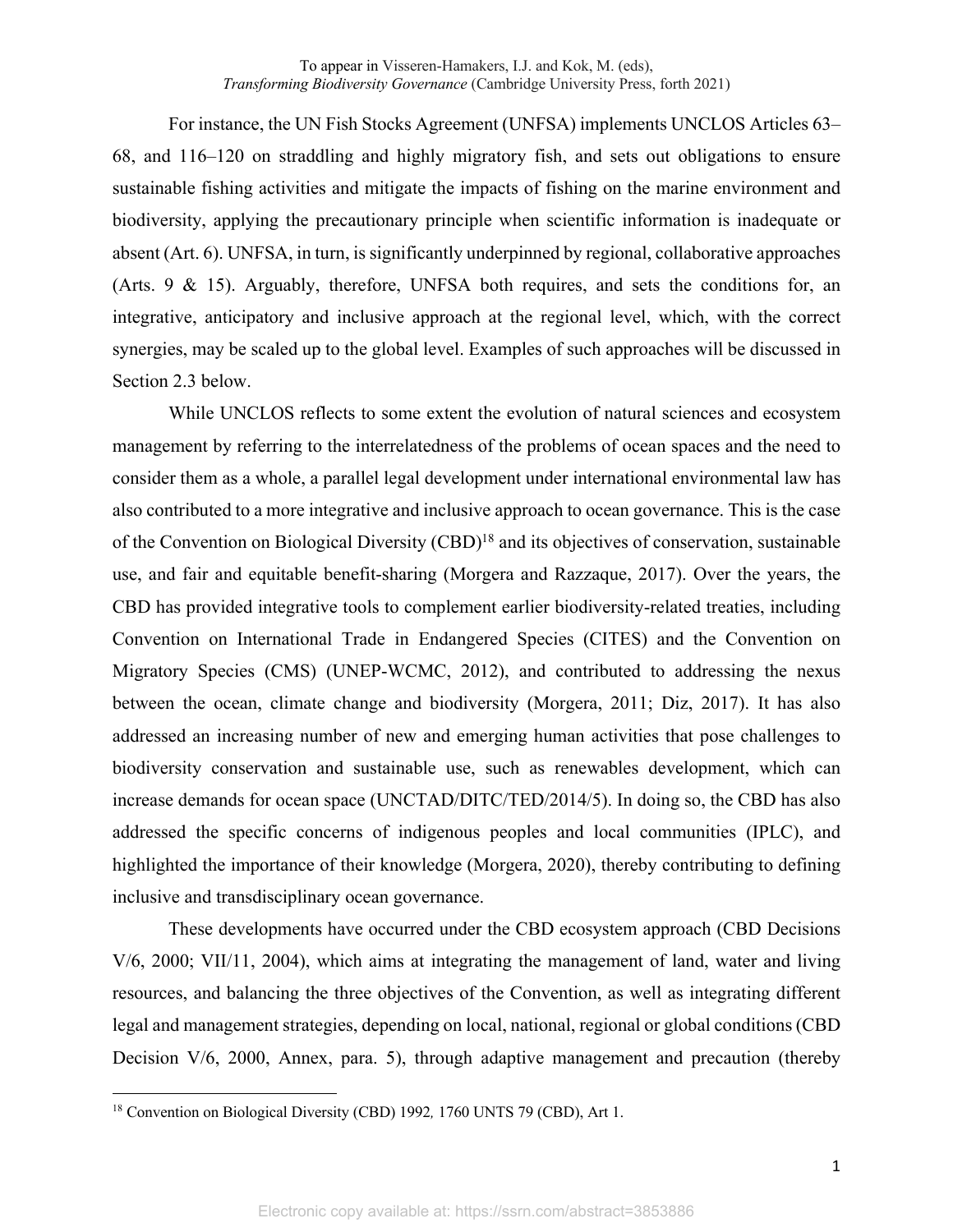contributing to adaptive and anticipatory governance) (Morgera, 2011). The ecosystem approach also aims to integrate modern science and indigenous and local knowledge (CBD Decision V/6, 2000, Principle 11), as well as equity concerns, recognizing that human beings, and their cultural diversity are an integral component of many ecosystems (CBD Decision V/6, 2000, para. 2). Under this umbrella, one of the key obligations under the CBD is to establish a system of protected areas (CBD, Art 8(a). This was complemented with a target of 10% increase in marine protected areas (MPA) coverage by 2020 among the Aichi Biodiversity Targets,<sup>19</sup> by implementing effective and equitable protection of marine and coastal areas, particularly those important for biodiversity and ecosystem services (Aichi target 11).<sup>20</sup> Scientific guidance for the development of representative MPA networks had been previously adopted by CBD Parties in 2008 (CBD Decision X/2, 2010, target  $11$ <sup>21</sup> and 'ecologically or biologically significant marine areas' (EBSAs) have been described by States as meeting the scientific requirements to benefit from enhanced conservation and management measures, protected status and impact assessments.<sup>22</sup> That said, commentators (Diz *et al.,* 2018) have underscored that while progress has been made towards the 10% target in quantitative terms, the qualitative elements of the MPA target (effectively and equitably managed, ecologically representative and well connected systems), which would contribute to inclusive and integrative governance, have received far less attention (Rees *et al*., 2018).

 Also linked to the ecosystem approach, the guidance elaborated under the CBD in relation to marine spatial planning places a focus on the need to identify stakeholder roles and interests, promoting a deeper understanding of their dependence on ecosystem services, enhancing collaboration across different cultures, and demonstrating fairness, transparency and inclusiveness, including by employing a long-term historical perspective on how current conditions and issues evolved in a given area (CBD Decision XIII/9, 2016). This approach can address one of the main sources of opposition to the creation of MPAs: rather than pitting conservation against fisheries as

<sup>19</sup> See www.cbd.int/sp/targets/

<sup>&</sup>lt;sup>20</sup> It is estimated that there are 15,292 MPAs covering 6.4 per cent of the global ocean area or 14.4 per cent of

coastal and marine areas under national jurisdiction, as of July 2017 see https://www.unep-wcmc.org/; See also SDG 14.2 Update source: https://mpatlas.org/

 $21$  The criteria for describing 'ecologically or biologically significant marine areas in need of protection and guidance for designing representative networks of MPA required sites to reflect at least one of the listed criteria of uniqueness or rarity; special importance for life history stages of species; importance for threatened, endangered or declining species and/or habitats; vulnerability, fragility, sensitivity or slow recovery; biological productivity; biological diversity; and naturalness.

<sup>&</sup>lt;sup>22</sup> Areas described as EBSA range from relatively small sites to very extensive oceanographic feature representative of a full range of ecosystem habitats, biotic diversity and ecological processes (Johnson, 2019).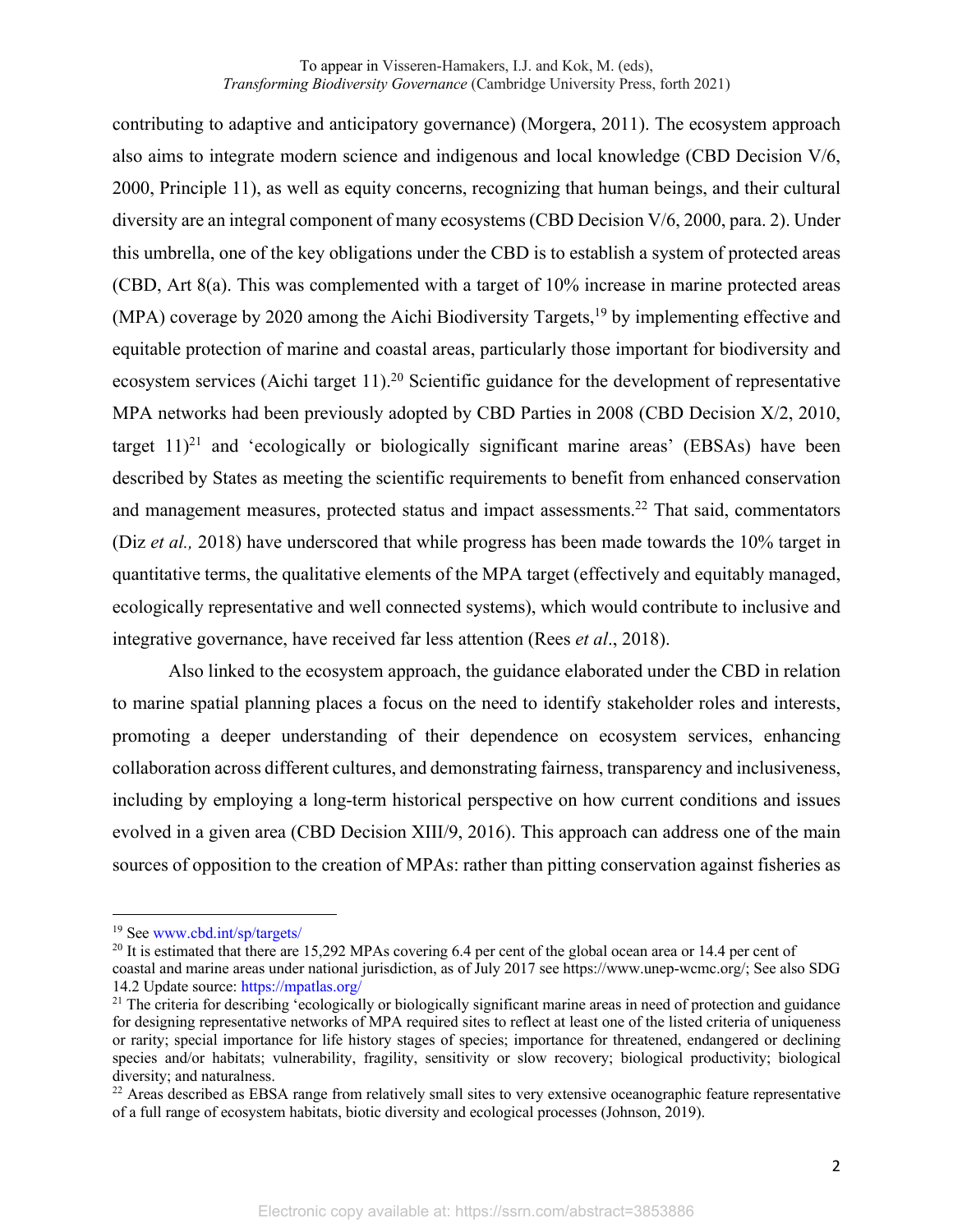competing interests, it could support the co-development of MPAs as integral components of ecosystem-based fisheries management (Rees *et al*., 2020). This approach can also support the fair and equitable sharing of benefits arising from the establishment of MPA networks (discussed in Section 3.2 below) with ecosystem stewards and traditional knowledge holders, thereby contributing to integrative, inclusive and transdisciplinary governance (Ntona and Morgera, 2018).

# **3.2 A Common but Differentiated Strategy: The Use of Area Based Management Tools in Achieving Integrative Governance of the Ocean**

UNCLOS,  $^{23}$  as well as treaties aimed at improving safety at sea,  $^{24}$  support area-based management tools  $(ABMTs)$ ,<sup>25</sup> such as MPAs (IUCN, 2016; De Santo, 2018; Warner, 2019), and previous experiences led by regional organizations serve to illuminate key opportunities and challenges (De Santo, 2018). ABMTs have in effect been promoted from early on in the regional context, most notably through the Regional Seas Programme, which was birthed from early attempts by UNEP to catalyze a more specialized and integrated methodology at the regional level (Akiwumi and Melvasalo, 1998).<sup>26</sup> Described as one of UNEP's most significant achievements in the past thirtyfive years,  $27$  the concept's linchpin is to engage neighboring countries in comprehensive and specific actions for the sustainable management and use of the marine and coastal environment (A/9625, 1974). An additional advantage of the framework is the opportunity that the Regional Seas Programme provides stakeholders to share experiences and support more integrative ocean governance. For instance, relevant States participating in the regional seas Abidjan Convention in West Africa have cooperated with the Benguela Current Commission<sup>28</sup> for the management of the Benguela Large Marine Ecosystem (Cochrane *et al.*, 2009), and with the OSPAR Convention<sup>29</sup> of

<sup>&</sup>lt;sup>23</sup> E.g. Articles  $61(2)$ , (3) and (4).

<sup>&</sup>lt;sup>24</sup> Such as those under the IMO which give rise to special areas and particularly sensitive sea areas.

<sup>&</sup>lt;sup>25</sup> Area Based Management Tools (ABMTs) could be defined as "regulations of human activity in a specified area to achieve conservation or sustainable resource management objectives." Examples include marine protected areas, ridge to reef, marine spatial planning, areas of particular environmental interest, pollution control zones, or fisheries closure (https://www.un.org/depts/los/biodiversity/prepcom\_files/area\_based\_management\_tools.pdf)

<sup>26</sup> UNEP, *Regional Seas Programme* (online) at https://www.unep.org/explore-topics/oceans-seas/what-wedo/regional-seas-programme; Refer also to the Strategic Action Plan document available at www.benguelacc.org/index.php/en/component/docman/doc\_download/684-bcc-strategic-action-programme-2015- 2019-eng

<sup>&</sup>lt;sup>27</sup> https://sustainabledevelopment.un.org/partnership/?p=7399

<sup>&</sup>lt;sup>28</sup> https://www.iode.org/index.php?option=com\_oe&task=viewInstitutionRecord&institutionID=12136

<sup>&</sup>lt;sup>29</sup> Convention for the protection of the marine environment of the North-East Atlantic, Paris, 22 September 1992, in force 25 March 1998, 2354 UNTS 67.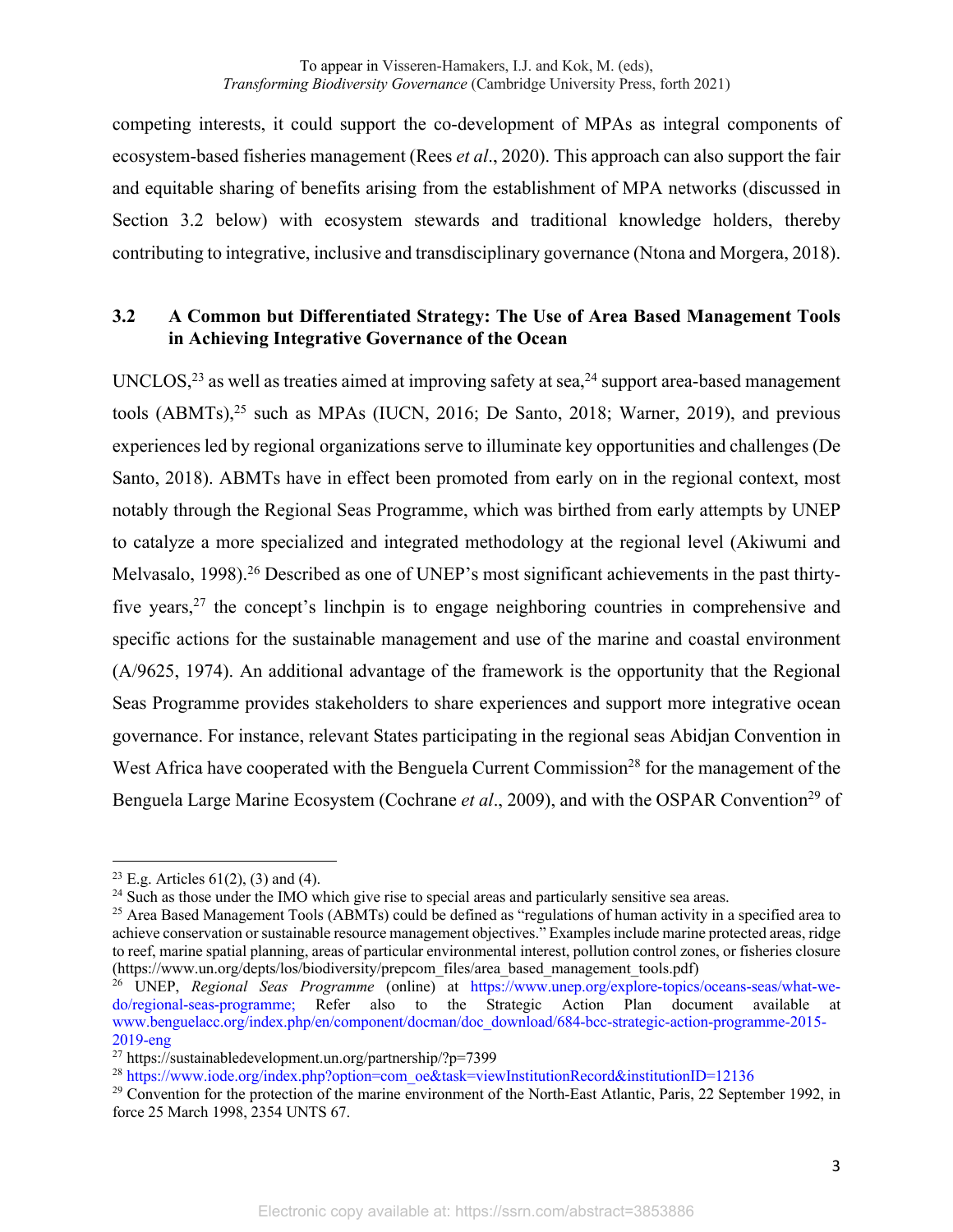the North East Atlantic, providing an almost complete coverage of the Eastern Atlantic.<sup>30</sup> This has led to exchanging knowledge and capacity, as well as ensuring coherent implementation of the ecosystem approach, beyond the scope of the respective conventions. That said, there is widespread understanding that UNCLOS provides limited guidance on MPA networks, and progress has been too limited in areas beyond national jurisdiction. For these reasons, ABMTs are currently being addressed in international negotiations on a new international instrument on marine biodiversity of areas beyond national jurisdiction (De Santo, 2018).

Regional fisheries management organizations (RFMOs) have also established ABMTs. The advantage of RFMOs is that they can adopt targeted management measures that are adapted to the political and ecological characteristics of a given region. The key difference with regional seas organizations is that RFMOs can adopt measures binding on their member States. Many RFMOs now include an ecosystem and precautionary approach to fisheries.

"While such provisions do not confer upon RFMOs the mandate to regulate activities other than fisheries, they generally allow them to conduct cumulative impact assessments to evaluate the aggregate effects of human activities on the ecosystems in their regulatory area." (Diz and Ntona, 2018, [19])

Nevertheless, RFMOs are still not cooperating with other organizations to the extent necessary to ensure cross-sectoral cooperation for MPAs, other area-based management and risk assessments "in adopting integrated and coherent conservation and management measures within ecologically meaningful boundaries (or ecosystem-based units/ functional units)." (Diz and Ntona, 2018; Kenny *et al*., 2018). Thus their sector-focused approach to management still poses an obstacle to the integrated management of fisheries (Leyroy and Morin, 2018; Pentz *et al*., 2018).

For that reason, synergies between the regional seas programmes and RFMOs have been pursued. One approach has been to focus on large marine ecosystem  $(LMEs)^{31}$ , wide areas of ocean space along the planet's continental margins, spanning 200,000km<sup>2</sup> or more. LMEs are another type of ABMT that include both ocean space and connected coastal land areas, such as river basins and estuaries (Sherman and Alexander, 1986), to maintain and restore ecosystem functions. As discussed in **Section 3.3** below, the establishment of the Benguela Current Commission between Angola, Namibia, and South Africa as the three States which border the LME is an example of

<sup>30</sup> See www.ospar.org/about/international-cooperation/abidjan-convention

<sup>31</sup> See www.lmehub.net/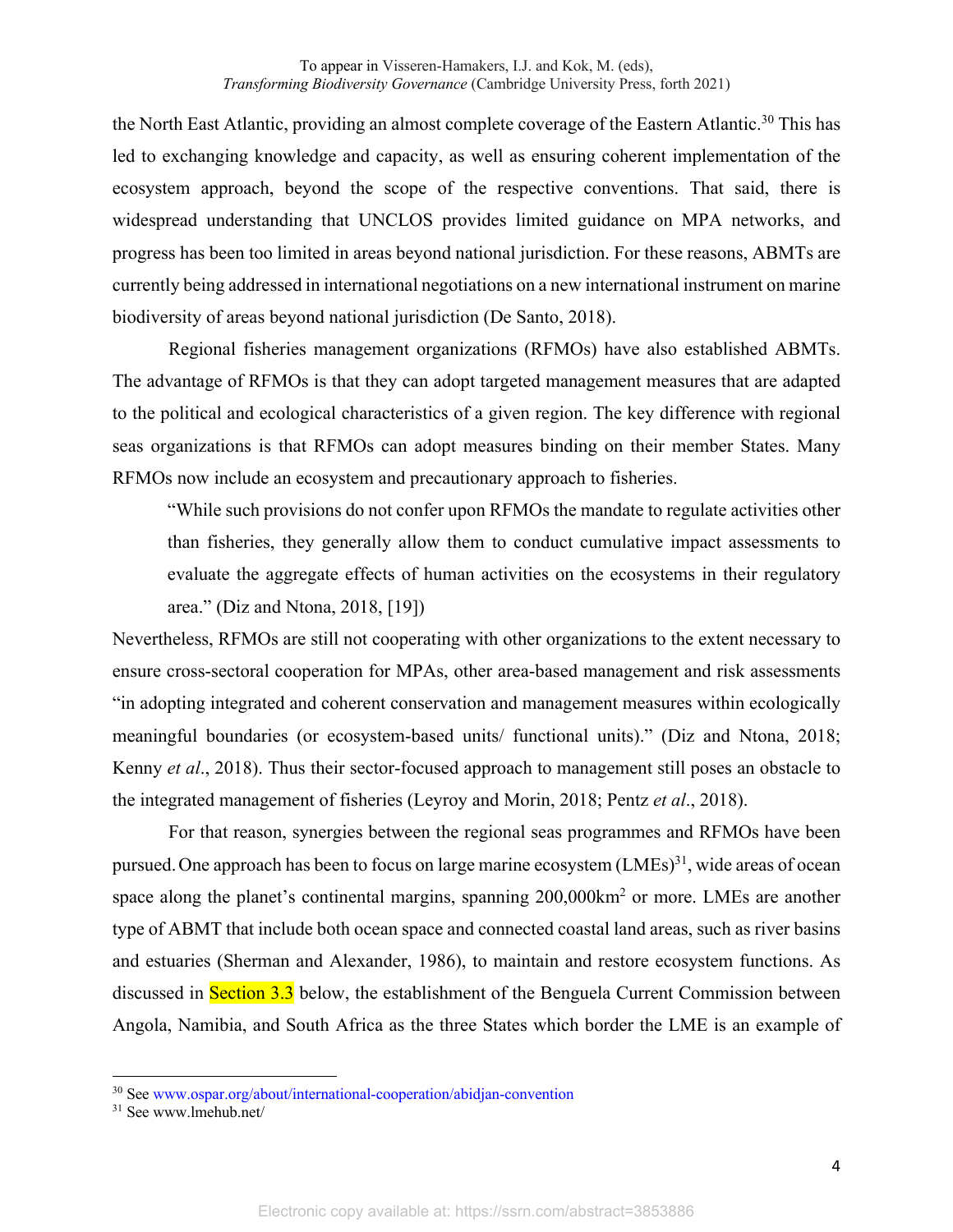transformative ocean governance. The connection between regional seas programmes, RFMOs and LMEs is being deepened by the Sustainable Ocean Initiative, led by the CBD (CBD, 2016).

Against this background, a case study will serve to illustrate progress and continued challenges in creating MPAs as a leading ABMT methodology that is integral to marine spatial planning for balancing ocean uses to support sustainable development and enhance ocean governance. (Kirkman *et al*., 2019; Finke *et al*., 2020). The next sub-section will thus identify lessons learnt in ensuring integrative and inclusive ocean governance, understood as inclusivity of diverse representative species and biodiversity hotspots, as well as of varied human dependences on marine ecosystems through stakeholder engagement, securing of resource rights, and the recognition of indigenous and local knowledge systems which can contribute to biodiversity conservation goals (MacKinnon *et al*., 2015).

# **3.3 Experiments in Integrated and Inclusive Approaches: the Benguela Current Commission and South Africa's MSP process**

The Benguela Current Commission is a notable example of integrating and upscaling efforts between the regional seas programme, RFMO and a Large Marine Ecosystem (CBD, 2016).<sup>32</sup> The establishment of the Commission resulted from the cooperation over two decades in ocean governance between Angola, Namibia, and South Africa towards a multi-sectoral ocean governance approach.<sup>33</sup> Cooperation culminated in several international instruments, including the 1999 Strategic Action Programme for the Ecosystem, which was given effect through a voluntary 2007 Interim Agreement on the Establishment of the Benguela Current Commission.<sup>34</sup> This was to ensure effective longstanding transboundary cooperation and the sustainable management and protection of the LME (O'Toole and Shannon, 2003). In 2013, the Interim Agreement was replaced

<sup>&</sup>lt;sup>32</sup> See www.benguelacc.org/index.php/en/component/docman/doc\_download/113-interim-agreement-english.

 $33$  Two noteworthy regional cooperative initiatives were the Benguela-Environment-Fisheries Interaction  $\&$  Training (BENEFIT) and the BCLME Programmes. The BENEFIT programme goal was to increase the science capability required for the optimal and sustainable utilization of marine living resources of the BCLME. The BCLME Programme with the goal "to sustain the ecological integrity of the BCLME through integrated transboundary ecosystem management". For more information refer to O'Toole, and Shannon (2003).

<sup>&</sup>lt;sup>34</sup> See www.benguelacc.org/index.php/en/component/docman/doc\_download/113-interim-agreement-english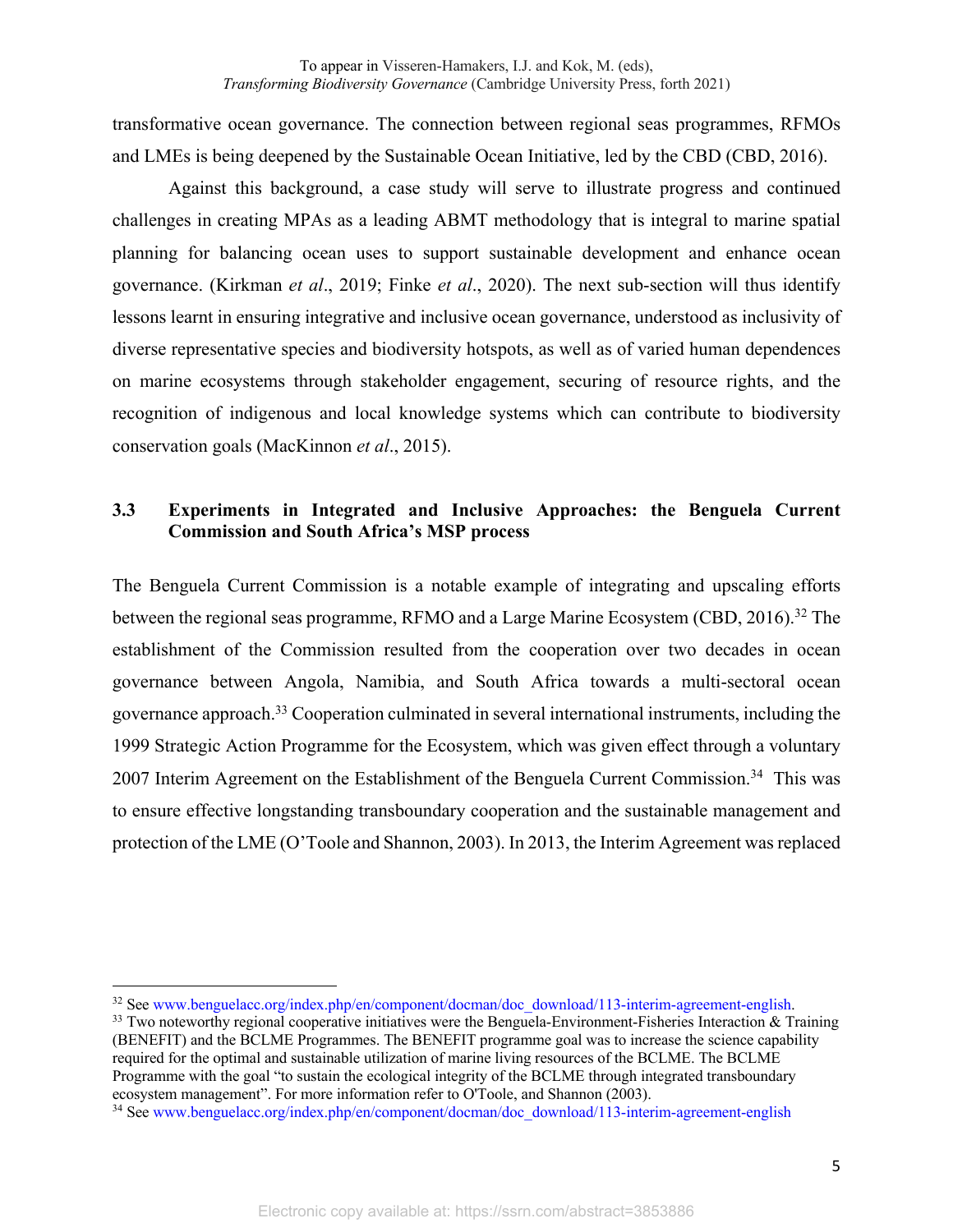by the Benguela Current Convention (BCC), cementing the legal status of the Benguela Current Commission.<sup>35</sup>

Several remarkable features of the BCC make it a good basis for more inclusive and integrative ocean governance. First, the BCC addresses the complex legacy of fragmented governance left by colonial and political histories (Cochrane *et al*., 2009), including with Angola's independence and 40 years of debilitating war (Cochrane *et al*., 2009), Namibia's independence from South Africa,<sup>36</sup> and the end of apartheid in South Africa (Finke *et al*., 2020), with the social impacts spilling over into the establishment and effectiveness of South Africa's MPA system (Sowman and Sunde, 2018).

Secondly, the Commission links the Benguela Current Large Marine Ecosystem with the neighboring Agulhas and Somali LMEs, which is vital, as these boundaries are highly dynamic and the neighboring warmer waters directly influence the Benguela ecosystem and its living marine resources (Heileman and O'Toole, 2001). Thirdly, the arrangement reinforces the framework under the Abidjan Regional Seas Convention, as well as relevant regional fisheries arrangements.<sup>37</sup> Finally, there is an established linkage between the Benguela Current Commission and the Orange-Sengu Commission which comprises the four riparian States<sup>38</sup> fed by the largest river discharging into the Benguela LME (Finke *et al*., 2020). This in turn allows to link ocean management with a wetland of international importance under the Ramsar Convention.<sup>39</sup>

The BCC allows its members to manage transboundary resources holistically while balancing different ocean users' needs with conservation imperatives. Its objective is "to promote a coordinated regional approach to the long-term conservation, protection, rehabilitation, enhancement and sustainable use of the [LME], to provide economic, environmental and social benefits" (BCC, Art. 2). According to the BCC, member States must be guided by principles on

<sup>&</sup>lt;sup>35</sup> Adopted 18 March 2013, in force, 10 December 2015. Adopted: 18.03.2013; EIF: 10.12.2015. Available at < www.benguelacc.org/index.php/en/component/docman/doc\_download/695-signedbenguela-current-conventionenglish>.

<sup>&</sup>lt;sup>36</sup> In regard to the complex legacy it is between South Africa and Namibia which was formally known as South West Africa Namibia. For more detail refer to Devine (1986); Security Council Resolution 276 (1970); and *Advisory Opinion on Legal Consequences for States of the Continued Presence of South Africa in Namibia/ South West Africa*, ICJ Rep. 16, 1970.

 $3^7$  See FAO, Regional Fisheries Bodies Map Viewer: www.fao.org/figis/geoserver/factsheets/rfbs.html <sup>38</sup> The whole of Lesotho and parts of Botswana, Namibia, and South Africa

<sup>&</sup>lt;sup>39</sup> See www.iucn.org/regions/eastern-and-southern-africa/about/our-work/water-and-wetlands/usaidiucnprogramme-applying-ecosystem-approach-orange-senqu-basin/locations/south-africa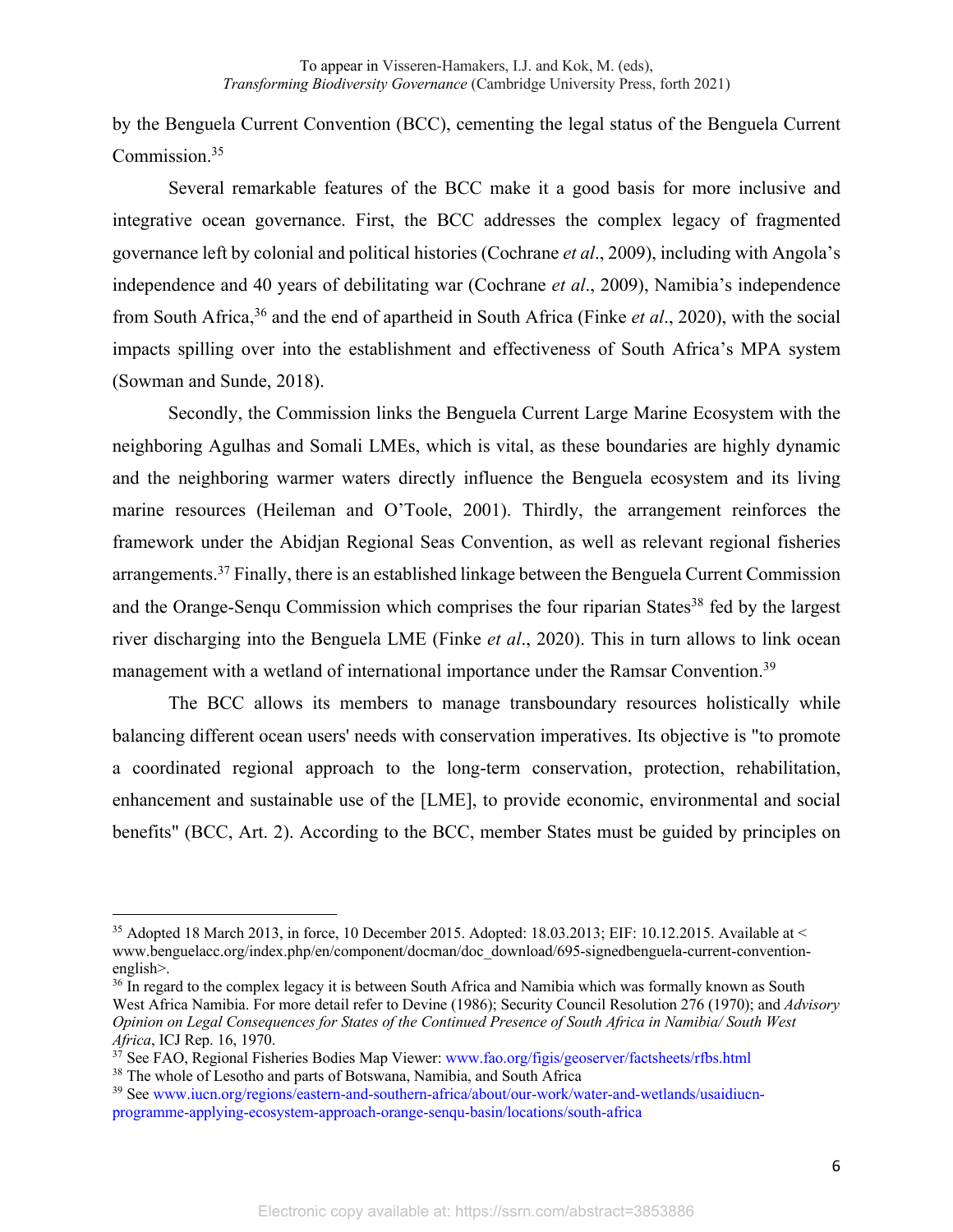sustainable use and management, precautionary and prevention (BCC, Art. 4; Vrancken, 2011), thereby providing the legal basis for integrative and anticipatory governance.

Member States and the Commission are guided by a five-year Strategic Action Programme (Hamukuaya, *et al*., 2016), which addresses the following eight themes: living marine resources; non-living marine resources; productivity and environmental variability; pollution; ecosystem health and biodiversity; human dimensions; enhance the economic development potential; and governance (Hamukuaya, 2020). The Strategic Action Programme is based on a transboundary diagnostic analysis, consisting of a scientific and technical assessment to identify important transboundary issues related to the marine environment and their impacts on the environment and socio-economy of the region (Hamukuaya *et al*., 2016). Both instruments are reviewed and updated after every five years.<sup>40</sup> The Commission included marine spatial planning into its 2015– 2019 Strategic Action Programme (Finke *et al*., 2020) to support a variety of ecosystems and sectors, make contributions to the existing economies of member States, and tackle increasing demands on the region's marine space (Finke *et al*., 2020). This is in line with the progress already made under the Benguela Ecologically or Biologically Significant Areas Project (Kirkman *et al*., 2019), the Second National Biodiversity Strategy and Action Plan (to implement the CBD) of Namibia<sup>41</sup> and Angola,<sup>42</sup> and the three countries' commitment to implementing an ecosystem approach to fisheries (Kirkman *et al*., 2016).

Through the Benguela Current Commission, a regional working group for MSP was established to foster cooperation between different stakeholders (Finke *et al*., 2020), including government officials, technical experts, and representatives of civil society, supporting the implementation of MSP within the three States and enabling information exchange, mutual learning and capacity building in the form of expertise (Finke *et al*., 2020). These are not limited to the region: the regional working group has engaged with the European Commission, the Baltic Marine Environment Protection Commission, and the Baltic Sea Spatial Planning Organization (Finke *et al*., 2020). A valuable output from the regional working group is enabling a uniform approach to MSP in the region (Finke *et al*., 2020). For the successful implementation of MSP

<sup>&</sup>lt;sup>40</sup> The Benguela Current Commission has undertaken to update the SAP document as the current one "expired" in 2019.

<sup>41</sup> See http://extwprlegs1.fao.org/docs/pdf/nam169118.pdf.

<sup>42</sup> See www.cbd.int/doc/world/ao/ao-nbsap-v2-en.pdf.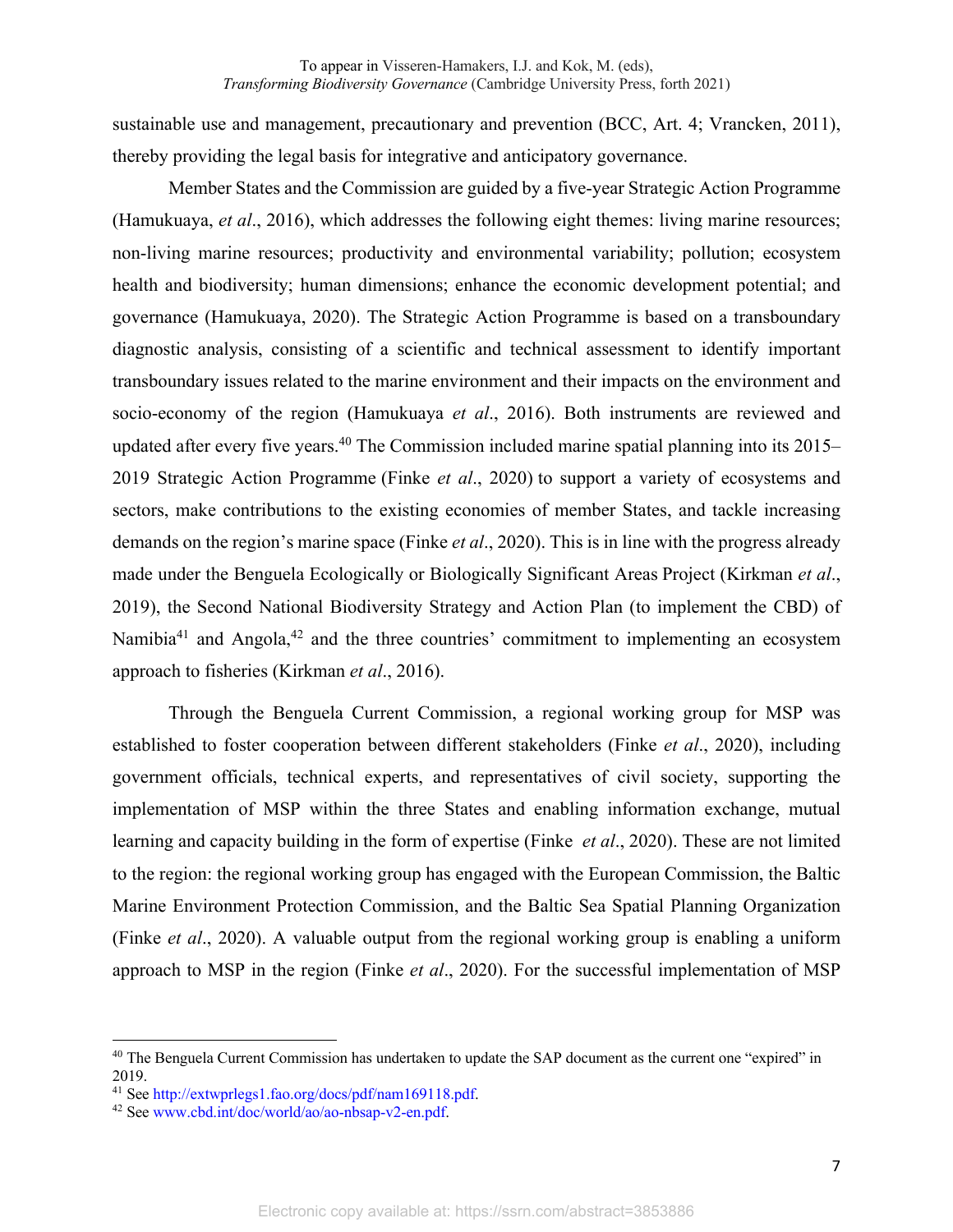within the region, however, extensive data is required on the state of the marine area, the impact of human activities, and the effect of external pressures such as climate change.

To date, the Benguela Current Commission has undertaken projects to inform the regional MSP process, such as the spatial biodiversity assessment of marine and coastal biodiversity in the ecosystem, focusing on the ecosystem threat status, ecosystem protection levels, and priority areas for protection (Holness *et al.,* 2012). In addition, through the Marine Spatial Management and Governance Project (MARISMA), member States have been supported in describing the region's ecologically or biologically significant marine areas (EBSAs), in line with the CBD, as part of MSP.

The main challenge facing the Benguela Current Commission, in addition to lack of longterm funding for the MSP process, is how to engage with stakeholders across different sectors as part of its efforts to strategically organize the use of the marine space, to avoid conflicts and limit threats while ensuring the long-term sustainable development of the blue economy in the region.<sup>43</sup> The challenge facing the Commission is, therefore, encompassing inclusive, transdisciplinary and adaptive governance.

Regarding national efforts, there are currently no MPAs legislated in Angola.<sup>44</sup> In Namibia, the Namibian Islands are currently the sole MPA, but will be one of seven marine areas which have been described as an Ecologically or Biologically Significant Area under the CBD (Finke *et al*., 2020). South Africa has legislated forty-four MPAs in line with Operation Phakisa MPA Network.<sup>45</sup> Of the three States, only South Africa promulgated legislation specifically on marine spatial planning (Marine Spatial Planning Act of 2018). Nevertheless, Namibia and Angola have

<sup>&</sup>lt;sup>43</sup> For example, the successful implementation of MSP in South Africa hinges upon elaborating marine spatial plans within the framework of South Africa's MPAs, based on increasing representation of marine habitats, benchmarking and precaution. Sowman and Sunde, however, underscored that a failure to address social impacts under Operation Phakisa, including historical injustices experienced by communities in the establishment of MPAs, has led to growing discontent among coastal fishing communities. The *Gongqose and Others v Minister of Agriculture, Forestry and Others, Gongqose and S* (1340/16, 287/17) [2018] ZASCA 87 is an example of South African case law where these conflicts were present.

<sup>44</sup> Even though Angola has no marine protected area (MPAs) at present, but the government has recognised the potential of the blue economy and expanded the mandate of the Ministry of Fisheries. It launched a marine spatial plan to address conflicting uses of marine resources and is planning to set up the first MPA contiguous with Angola's largest national park. These plans are coupled with the doubling of terrestrial protected areas, which are impacted by illegal occupation of the vulnerable Quiçama coastline as a consequence of the Angolan war, but also after the peace in 2002.

<sup>&</sup>lt;sup>45</sup> The Network is a unique initiative, developed in a unique context, with participation from seventeen ministries as part of the Operation Phakisa Oceans Economy Lab.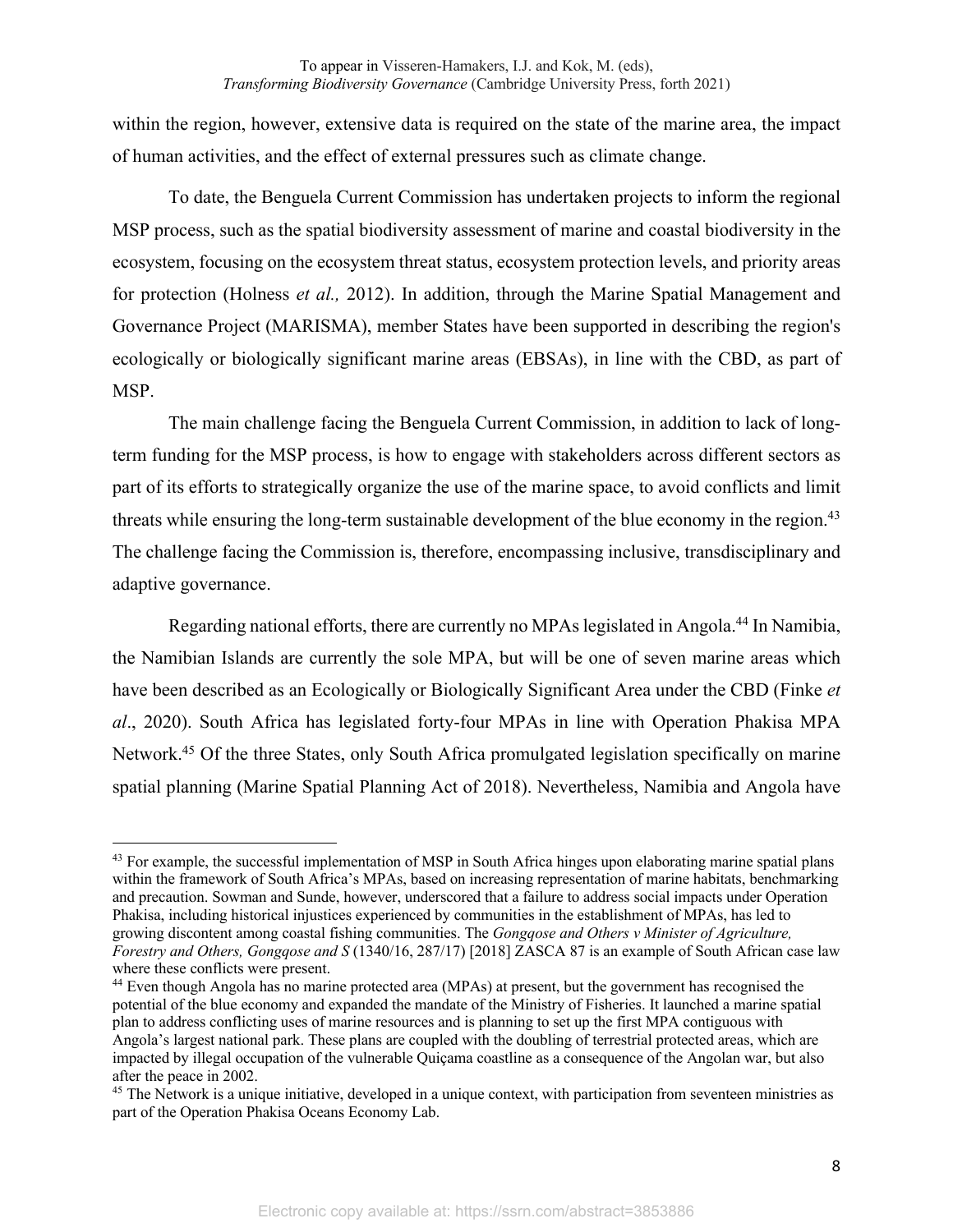established similar institutional structures to South Africa, enabling different government agencies to work together to implement MSP through the National Working Groups by using experts of the MARISMA project (Finke *et al*., 2020). The three States are thus developing plans sequentially to focus on one marine area at a time to integrate learning from one planning process into the next (Finke *et al*., 2020).

In South Africa, researchers and government partners have identified Algoa Bay in the Eastern Cape as a case-study area for developing the first marine spatial plan, with a view to using lessons learnt for the development of marine area plans as set out in the Marine Spatial Planning Act (Dorrington *et al*., 2018). Algoa Bay has been extensively researched and is home to government funded research platforms, therefore providing a substantial body of data, allowing an understanding and management of the complexity of legal and socio-economic requirements, on one hand, and environmental (physical, chemical and biological) considerations, on the other (Dorrington *et al*., 2018). The development of the Algoa Bay marine spatial plan is following the IOC-UNESCO ten step approach, underpinned by the CBD ecosystem approach principles that include recognition of indigenous knowledge systems (CBD Decision V/6, 2000, Principle 11). This case study can, thus, become an entry point for recognizing human rights as part of the governance of the ocean and its resources, integrating different systems of knowledge. In addition, the case study is viewed through a systems approach lens and the development of system dynamic tools/models that provide opportunities for scenario planning and determining possible across-, inter-sectorial impacts and environmental impacts (Lombard *et al*., 2019). Algoa Bay, therefore, entails a research-stakeholder-led "enabling approach" to develop capacities for the "governance of transformations" (i.e. governance to actively trigger and steer a transformation process).<sup>46</sup> It aims to bring together natural science findings and methods across fisheries, marine ecology and oceanography, with social sciences, law and art to support transdisciplinary, integrative, adaptive and inclusive ocean governance. Algoa Bay provides an example that could be scaled up not only to the national but also the regional level, including with a view to supporting the Benguela Current Commission and the Western Indian Ocean in constructively engaging with stakeholders over trade-offs, by expanding their current integrative and anticipatory governance approaches to include inclusive, adaptive and transdisciplinary approaches. Lessons learnt are providing guidance for the development of the Western Indian Marine Spatial Planning Strategy (Lombard

<sup>46</sup> See Chapter 1 in this volume.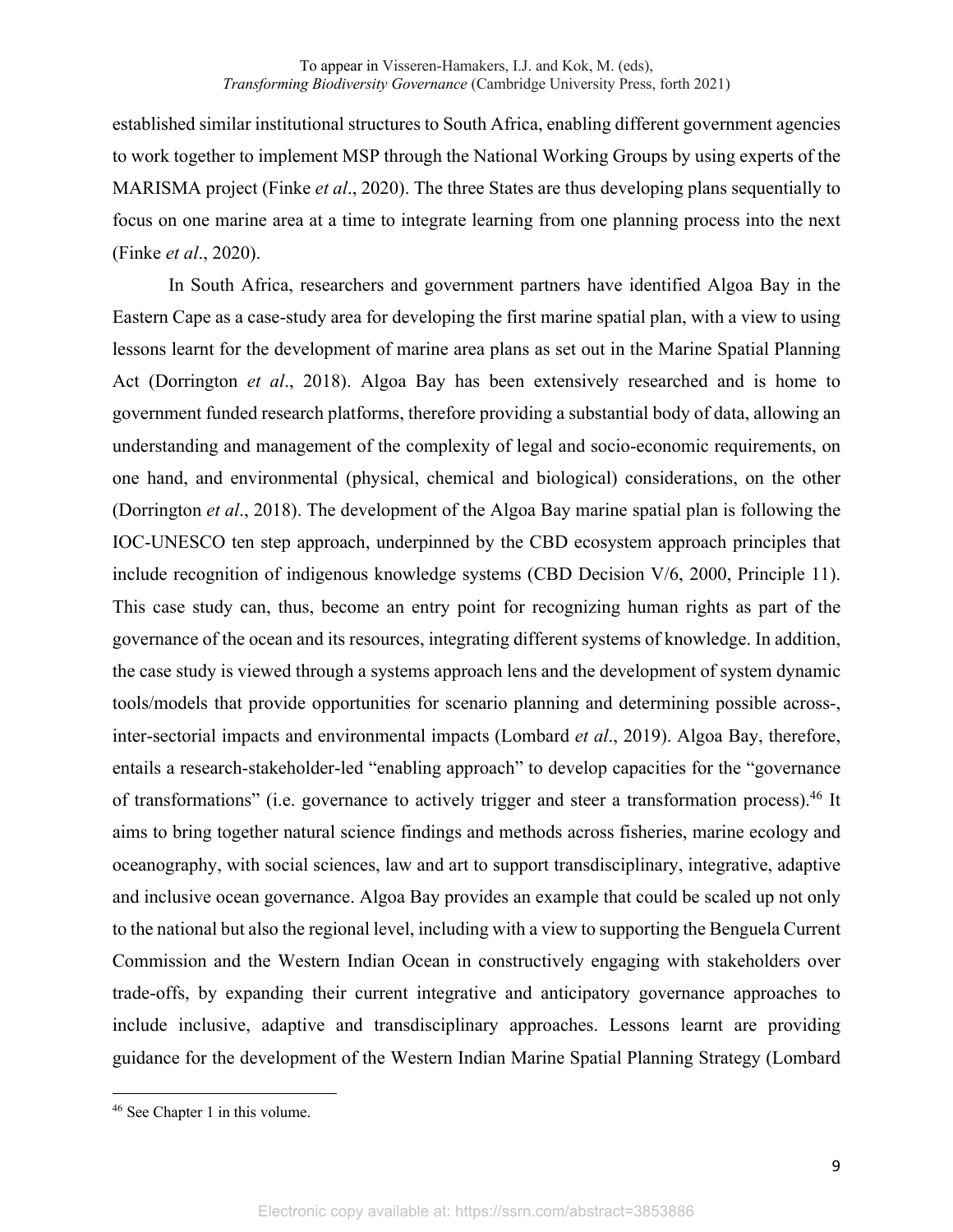*et al*., 2021). This is for marine planning at a regional scale, rather than at local levels, which is considered key for the development of a sustainable blue economy (Friess and Grémaud-Colombier, 2019).

#### **3.4 Ways forward**

Among the possible ways forward for transformative ocean governance in all its dimensions at different scales, this Section will investigate the potential of the inter-dependence between human rights and marine biodiversity to address indirect drivers of biodiversity loss, including power dynamics.

From an international law perspective, even if the CBD and its guidelines do not use explicit human rights language, they have made significant conceptual and normative contributions to the relationship with human rights, specifically with regard to indigenous peoples' rights to natural resources (Morgera, 2018a). As a result, the CBD and its instruments have been increasingly relied upon by international human rights bodies (A/HRC/37/59, 2018). This recognition has implications both for national-level action, as well as for international cooperation, at the global and regional levels (A/HRC/34/49, 2017, paras. 36–48), and can have a bearing on the inclusiveness and integration of ocean governance. Notably, human rights can help address, from a legal perspective, the "politics of transformative change,"<sup>47</sup> preventing a shifting of the burden of response onto the vulnerable; paying attention to social differentiation, through the lens of non-discrimination; and addressing issues of power and legitimacy. In other words, human rights can serve to address questions of justice<sup>48</sup> in ocean governance. The integration of international human rights law into the interpretation and application of the law of the sea, however, is not very advanced (Barnes, 2018).

One way in which human rights considerations can be put into practice in the context of ocean governance, with a view to making it more integrated and inclusive, is reliance on the international legal concept of fair and equitable benefit-sharing, which is already included in the law of the sea and international human rights law, and has been elaborated upon under the CBD (Morgera, 2018b). As will be argued below, fair and equitable benefit-sharing can support

<sup>47</sup> Chapter 1 in this volume.

<sup>48</sup> Chapter 8 in this volume.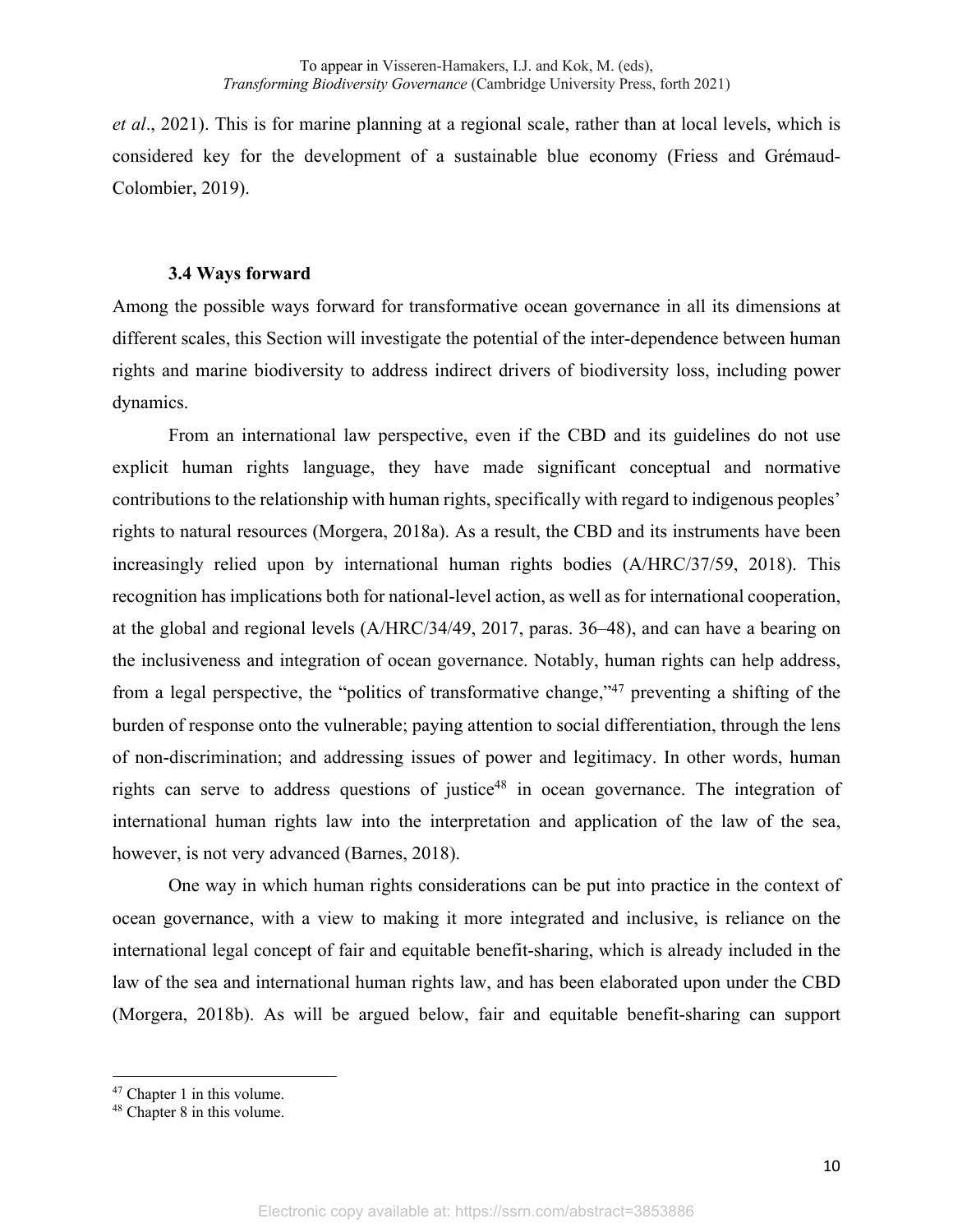transformative governance in terms of framing and agenda setting, leadership, financial investment, capacity for learning, and increasing institutionalization.<sup>49</sup>

Fair and equitable benefit-sharing norms in the law of the sea are conceived narrowly in relation to deep-seabed mining and marine scientific cooperation (UNCLOS, Arts. 82(1) and (4), 242–244 and Part XI; Noyes, 2011; Salpin, 2013), and they are currently being developed with regard to bioprospecting in areas beyond national jurisdiction as part of the negotiations of a new legally binding instrument on marine biodiversity of these areas (Morgera, 2018–19). Benefitsharing has, however, become a broader obligation in international biodiversity law (Morgera, 2016) arising from the conservation and sustainable use of natural resources (both within and outside national jurisdiction, beyond access to genetic resources) to address equity and sustainability issues as part of the ecosystem approach (*Contra Baslar*, 1998).<sup>50</sup> Along parallel lines, under international human rights law, benefit-sharing has been identified as a safeguard to protect the human rights of indigenous peoples (A/HRC/27/59, 2018, Principle 15; Morgera, 2019), small-scale fishing communities (A/RES/73/165, 2019; Morgera and Nakamura, (forth)) and rural women (CEDAW/C/GC/34, 2016), including in connection with their effective participation in the creation and management of protected areas. In addition, benefit-sharing is part and parcel of the human right to science (the right of everyone to benefit from scientific advancements), which reveals the human rights dimensions of inter-State obligations related to scientific cooperation, capacity-building and technology transfer (International Covenant on Economic, Social and Cultural Rights, Art. 15(3); Morgera, 2015).

That said, benefit-sharing implementation is often dominated by a transactional logic to obtain a "green light" for conservation or development projects, rather than redress power asymmetries that threaten biodiversity conservation and sustainable use (Martin *et al*., 2014). A different interpretation, however, emerges from CBD guidance that is more aligned with human rights standards. This interpretation focuses on the active participation of beneficiaries in the identification of benefits, which relies on an iterative, concerted and good-faith dialogue to develop a common understanding as part of mutual learning and an adaptive approach. Based on a combined reading of interpretative materials, "sharing" principally conveys the idea of agency, as

<sup>49</sup> Chapter 1 in this volume, referring to Chaffin *et al*., 2016.

<sup>50</sup> Who instead suggested that common heritage as such should be applied to other natural resources of different international legal status as a functional rather than territorial concept.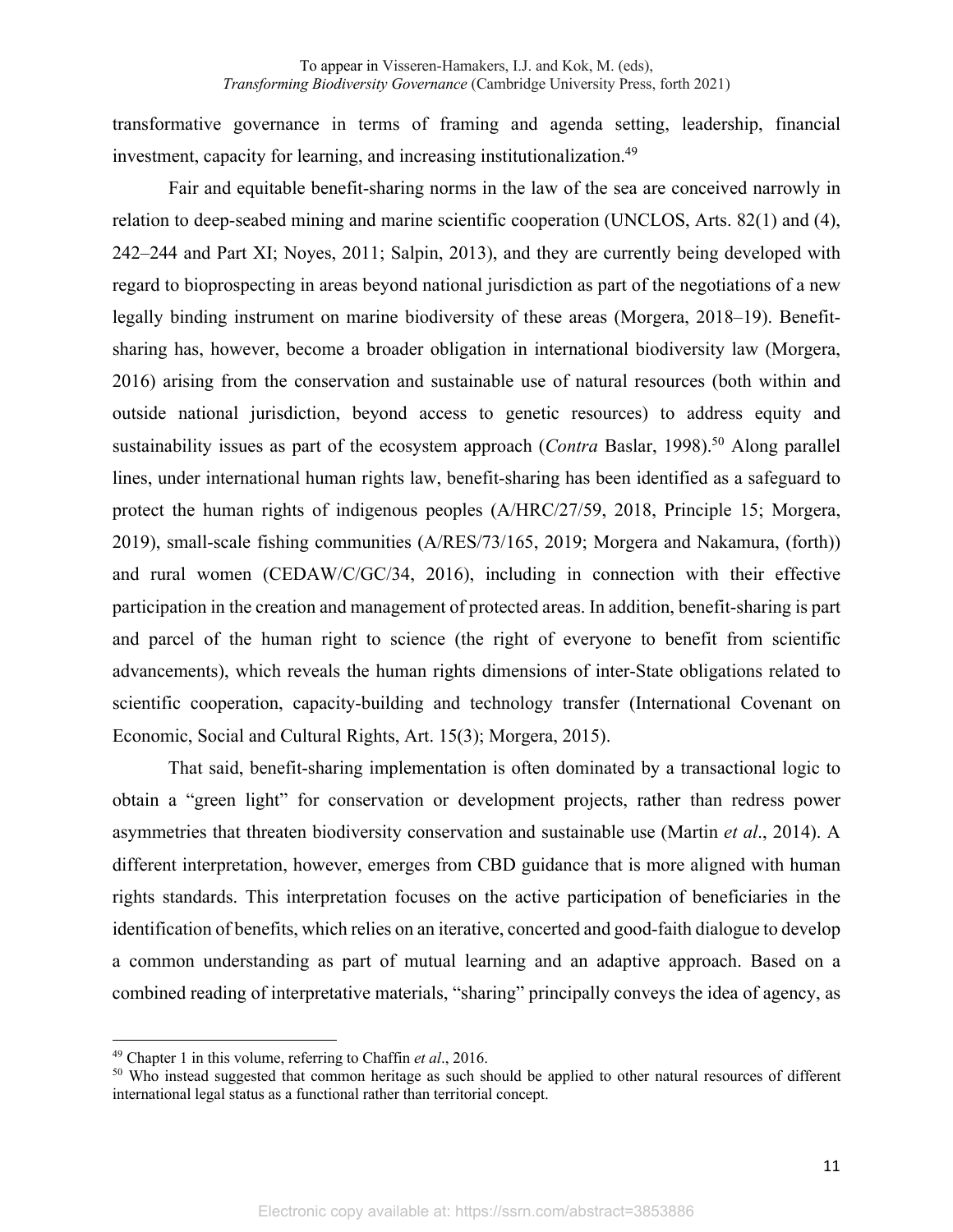opposed to the passive enjoyment of benefits (Mancisidor, 2015), and therefore a shift away from unidirectional (likely, top-down) or one-off flows of benefits. In addition, benefit-sharing usually relies on a menu of benefits, the nature of which can be economic and non-economic. This arguably allows taking into account, through the concerted, dialogic process of sharing, the beneficiaries' needs, values, and priorities through a contextual selection of the combination of benefits that may best serve to lay the foundation for partnership (Morgera, 2016). The expressions "fair and equitable," which is generally left to subsequent negotiations, can be interpreted to express the rationale of balancing competing rights and interests (Burke, 2014), with a view to integrating both procedural and substantive dimensions of justice (Kläger, 2011) into a relationship regulated by international law that is characterized by power imbalances (Kläger, 2011).

Applied at the multilateral level, this interpretation of benefit-sharing can support the voice of developing countries in co-identifying the benefits and needs for transformative ocean governance through the integrated implementation of capacity-building, technology transfer, scientific cooperation and information-sharing obligations (Morgera, 2016). In particular, this can be applied to the creation and management of MPA networks, with a focus on equity and power imbalances in ocean science production and area-based management and impacts at local levels. It could also support the co-development of MPAs as integral components of ecosystem-based fisheries management based on better understanding of the dependence on ecosystem services for different actors and sectors. As the Post-2020 Global Biodiversity Framework indicates, this would be aligned with the broader goal of valuing and maintaining nature's contributions to people through conservation and sustainable use "for the benefit of all" and would take into account the importance of spatial approaches to this end:

> "The number of people who can benefit from nature's contributions to people depends not only on nature's ability to provide the benefit, but also on societies' ability to manage their distribution, fairly and equitably, within and between generations." (CBD/SBSTTA/24/3.Add.2, 2021, para. 36)

This approach is aligned with the innovative theory of change in the Global Biodiversity Framework, which emphasizes "a whole-of-government and society approach" for transformative change and the role of a rights-based approach and cross-scale partnerships for ensuring that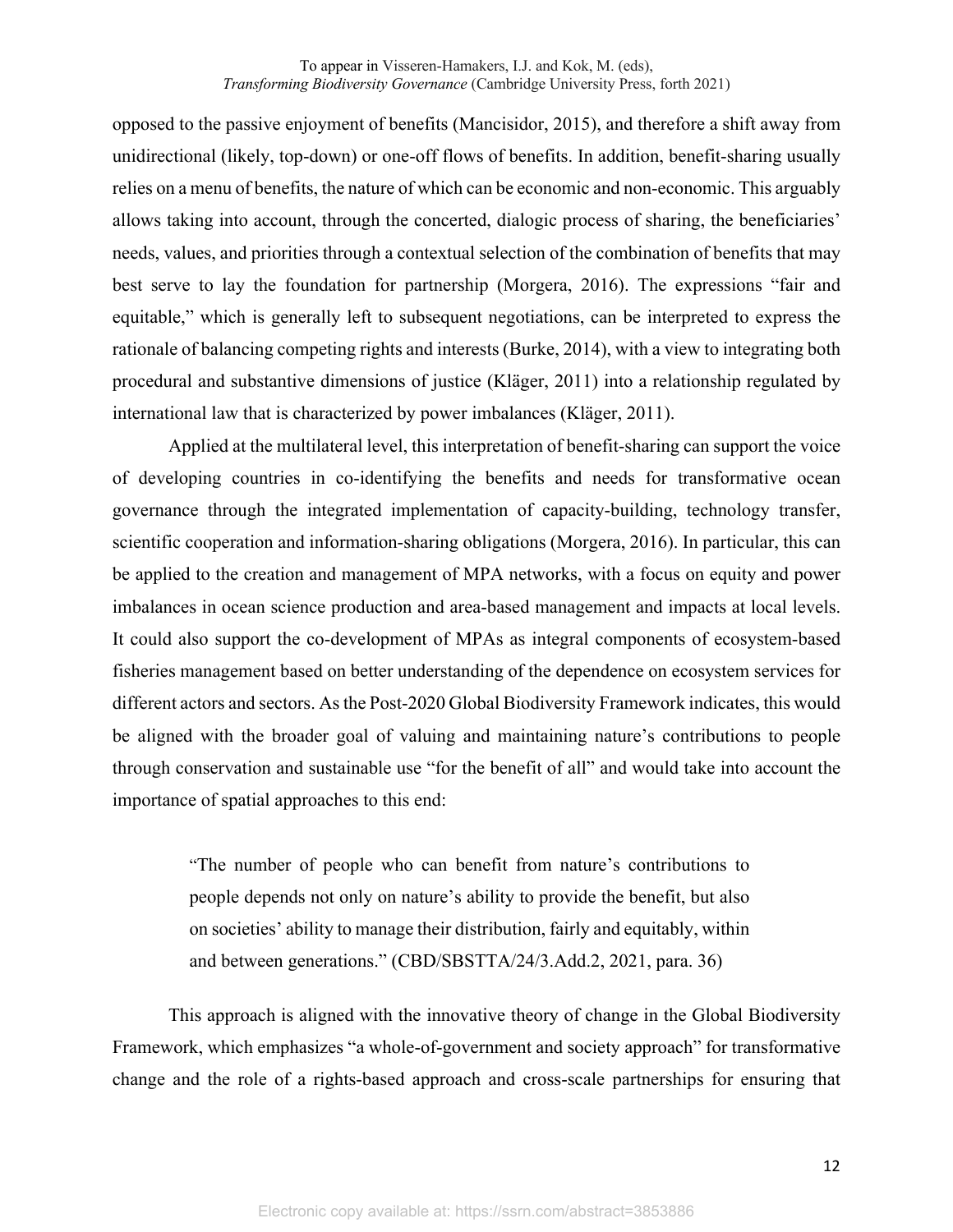"biodiversity is used sustainably in order to meet people's needs", notably gender equality, youth inclusion, and the full and effective participation of indigenous peoples and local communities in the implementation of this framework (CBD/POST2020/PREP/2/1, 2020).

This co-identification and delivery of benefits can be supported by a process of institutionalization:<sup>51</sup> multilateral facilitative and brokering arrangements can serve to operationalize relevant duties of cooperation with a view to ensuring equitable distribution across different regions, monitoring of effectiveness, and learning from experience. The need for such an approach has already been demonstrated in other international processes, such as the International Seabed Authority (ISA), and the International Maritime Organization (IMO) (Morgera and Ntona, 2018). In addition, benefit-sharing is a key element to recognize indigenous peoples and local communities for their global contributions to the conservation and sustainable use of biodiversity, and to respectfully integrate their knowledge systems<sup>52</sup> in relation to MPA creation and management at different levels. This could allow for the co-identification of benefits and needs for transformative ocean governance beyond the current State-centric model, with a view to enhancing both transdisciplinary and inclusive ocean governance.

The key elements of a benefit-sharing inspired multilateral approach to transformative ocean governance would then be the following:

- joined-up thinking on the implementation of various international obligations on scientific cooperation and information-sharing, financial and technological solidarity, capacity building, and their human rights dimensions (integrative and transdisciplinary governance);
- dialogue to enhance collaboration across sectors, among duty-bearers and human rightsholders, to contribute to the achievement of international biodiversity, ocean, climate change and human rights objectives (integrative governance;
- deliberation and mutual learning with a view to setting priorities to the benefit of the most vulnerable (inclusive governance);
- the provision of international institutional support for facilitating and brokering scientific cooperation opportunities;

<sup>51</sup> Chapter 1 in this volume.

<sup>&</sup>lt;sup>53</sup> This is inspired and adapted from Morgera, Swtizer and Geelhoed, Report to the European Commission on the Governance of Digital Sequence information (2020).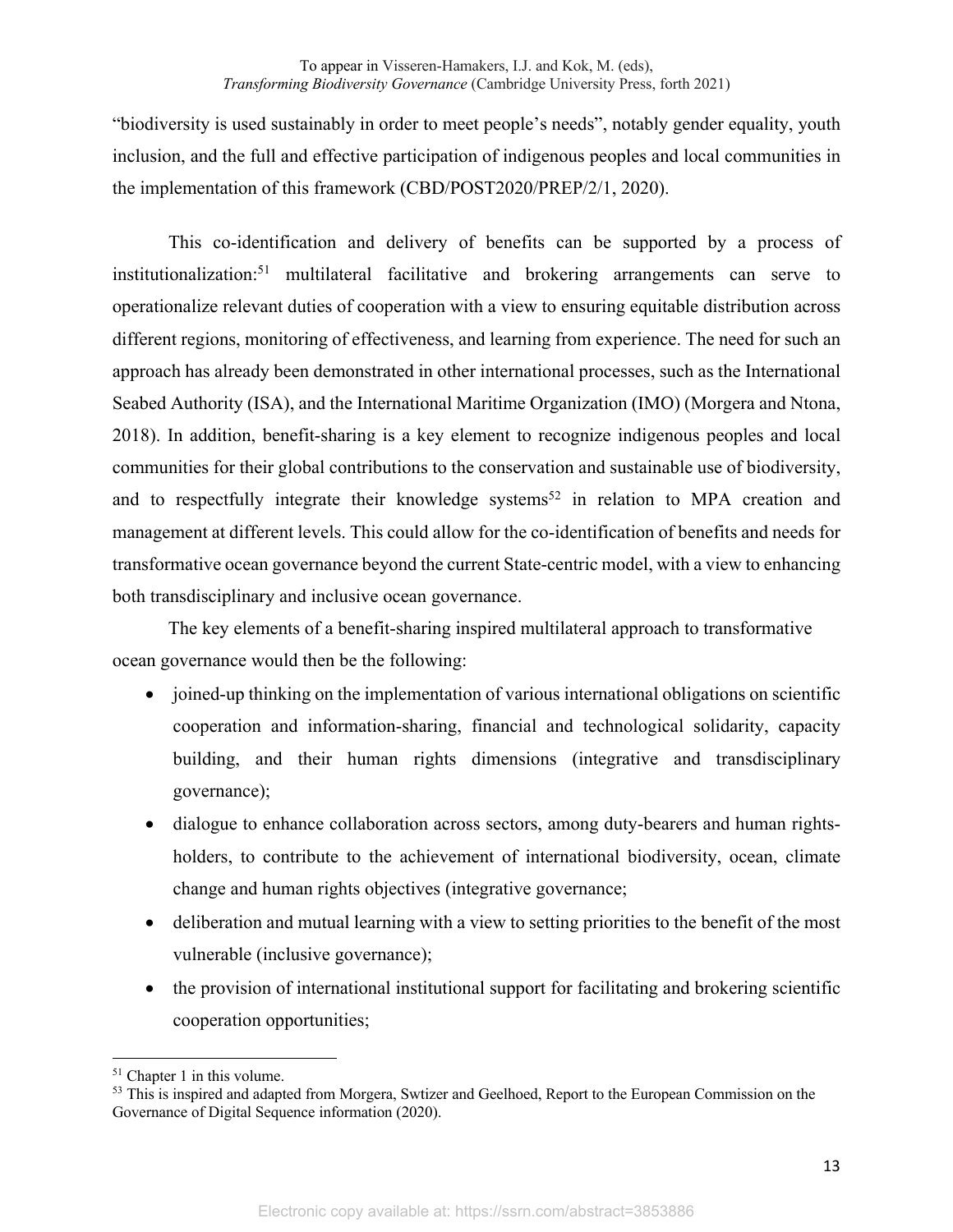- o co-identifying information-sharing, technology-transfer and regulatory and institutional capacity-building needs and available assistance; and
- o building, and assessing the effects of, partnerships, including public-private partnerships (adaptive governance);
- multi-stakeholder identification and assessment of obstacles, co-development of proposals for enhancement, joint monitoring and reflection on lessons learnt on emerging transformative approaches (inclusive and adaptive governance); and
- transparency about, and assessment of, the distribution of benefits across regions, as well as to good practices and lessons learnt at the local, national and regional levels, with a view to ensuring fairness and equity in benefit-sharing (arising from the dialogue and incrementally shaping funding and governance across scales – adaptive governance).<sup>53</sup>

#### **4 Conclusions**

These elements could be applied in the context of area-based management and spatial approaches under the negotiations of an international instrument on marine biodiversity of areas beyond national jurisdiction (Morgera, forth 2021), and under the Sustainable Ocean Initiative. This Chapter focuses on the latter, as an already institutionalized opportunity for transformative governance. The Initiative has become a regular process to facilitate the exchange of experiences, to identify options and opportunities to enhance cross-sectoral collaboration towards internationally agreed goals, and to discuss the need for specific tools, guidelines or other initiatives to strengthen collaboration among not only regional seas conventions and RFMOs, but also sectoral international organizations like the Food and Agriculture Organization of the United Nations, the IMO and the ISA (Diz and Ntona, 2018). The Initiative could take the approach outlined above to understand the reasons why "many protected areas are not effectively or equitably managed", as well as "the importance of focusing on biodiversity outcomes rather than spatial area" included within MPAs, and the "provision of ecosystem services and to maintain integrity of planetary ecological processes" (CBD/SBSTTA.24/3/Add.2, 2021, para. 54–56). Equally, the Initiative could provide a forum to reflect on equity issues across scales in interregional scientific cooperation notably in relation to carrying out fisheries assessments in data-

<sup>&</sup>lt;sup>53</sup> This is inspired and adapted from Morgera, Swtizer and Geelhoed, Report to the European Commission on the Governance of Digital Sequence information (2020).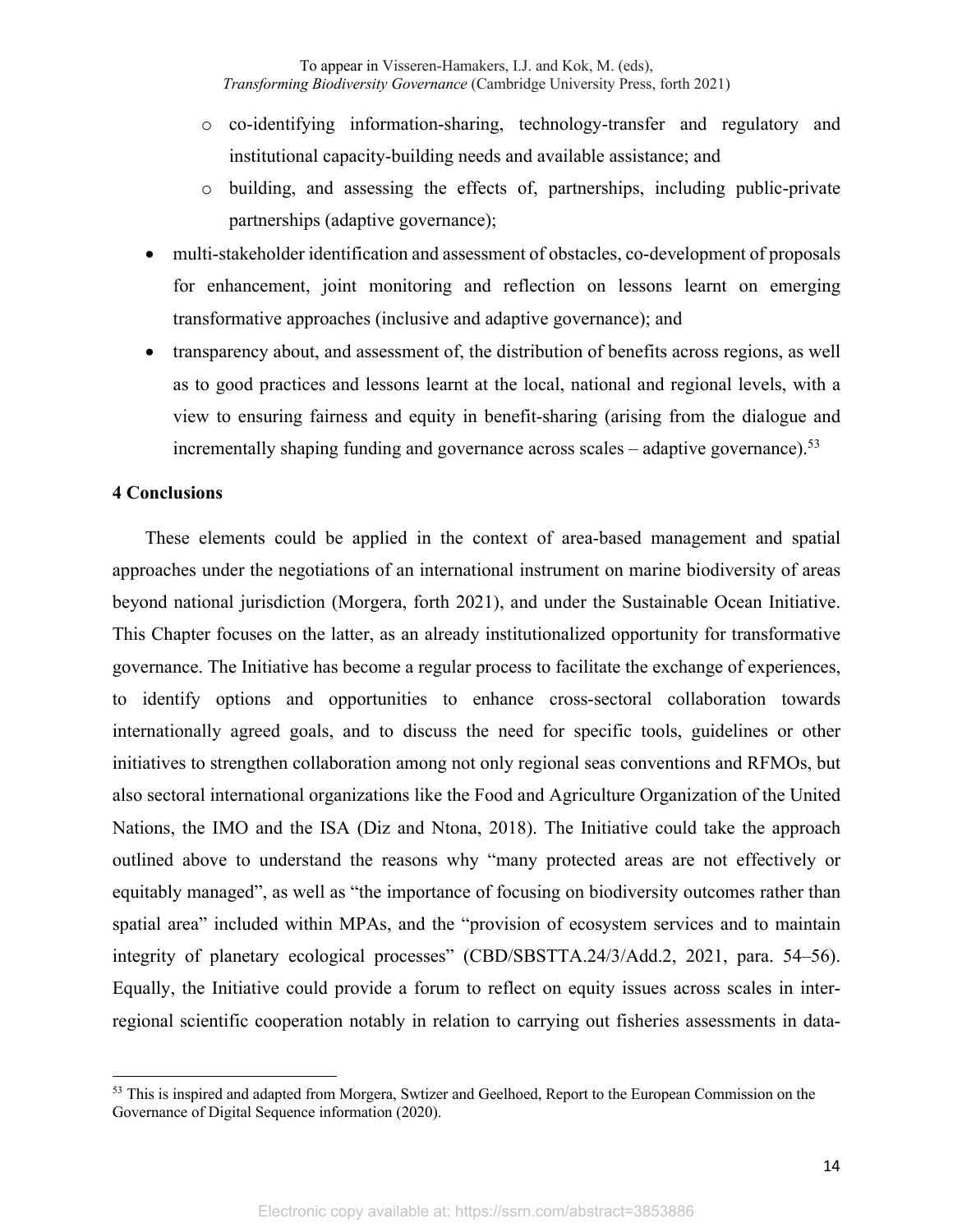poor environments (Kenny *et al*., 2018), implementation of the precautionary approach to fisheries (UNFSA, Art. 6 and Annex II; A/Conf.210/2016/5, 2016, para. 36), habitat protection in the context of conflicts of use (i.e., fishing or fishing survey activities vs seismic activities) (NAFO, 2016), and the effects of climate change and ocean acidification on marine ecosystems (A/RES/72/73, 2018, para. 196). Furthermore, scientific and participatory methodologies for assessing coastal communities' and coastal and marine ecosystems' vulnerabilities to climate change and ocean acidification are a crucial area of scientific cooperation and capacity building to identify adaptation measures in most vulnerable regions (Cochrane *et al*., 2017).

A reflection has already been started on the role of Regional Seas Programme for contributing to the Post-2020 Biodiversity Framework (CBD/SBSTTA/24/INF/24, 2021). Based on the key challenge facing the Benguela Current Commission and the findings from the Algoa Bay case-study in South Africa, the SOI could share learning across scales on integrating social and natural sciences insights, as well as different knowledge systems. This could support regional seas organizations to engage in complex stakeholder engagements and deliberations on trade-offs in a constructive manner, to maximize the potential for transformation, by expanding their current integrative and anticipatory governance approaches to inclusive, adaptive and transdisciplinary approaches. The Initiative could also provide a forum to engage with the increasing concentration of businesses in the blue economy and explore how to build fair partnerships with the private sector in the context of MPA networks at different scales (Virdin, 2021). These efforts could contribute to strengthening the adaptive and transdisciplinary governance dimensions of efforts on EBSAs and ABMTs across scales, contributing to implementing CBD obligations to monitor biodiversity components that require urgent conservation measures and those which offer the best potential for sustainable use through international technical and scientific cooperation on conservation and sustainable use of biodiversity (CBD, Art. 7 and 17–18). It could also support CBD Parties in providing the evidence base to identify processes with (likely) significant adverse impacts on biodiversity conservation and sustainable use (CBD, Art 7 (c)), as well as to assess and minimize adverse impacts (CBD, Art. 14), while building capacity by sharing cross-regional learning on transboundary MSP approaches (CBD, Art. 12; CBD/EBSA/EM/2017/1/INF/1, 2017).

At the national level, this rights-based interpretation of benefit-sharing could be explored as part of marine spatial planning processes. It could support bottom-up forms of deliberations (Cotula and Webster, 2020), characterized by the agency of beneficiaries, the respect of human rights,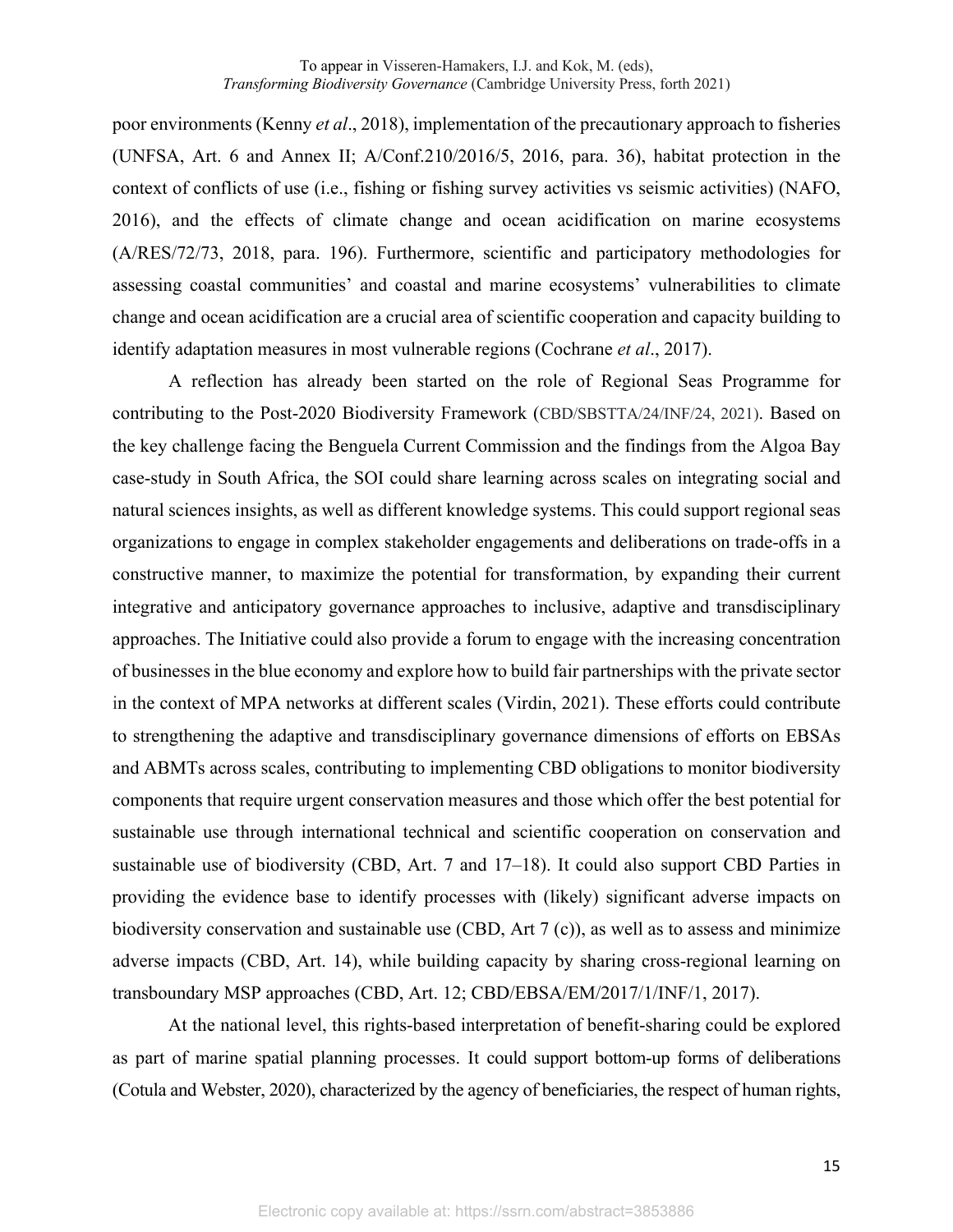and mutual understanding of different benefits and priorities in MPA creation and other area-based management tools, as well as in the sustainable use of marine resources and the advancement of ocean science. Such dialogues could be informed by inter- and trans-disciplinary research (Morgera *et al*., 2021) to assist different actors in the respectful and constructive engagement with beneficiaries' choice and capabilities, their knowledge systems, as well as different worldviews of nature and development, and an understanding of different benefits and risks across scales (Ntona and Morgera, 2018). The partnership that is being built among researchers from different disciplines, different sectors of government, and different knowledge holders could also contribute to the contextual application of the precautionary principle and new technologies (anticipatory governance), through learning, experimentation and reflexivity (adaptive governance). Research is equally needed to document good practices in integrating the evidence base across marine sciences and social sciences through inclusive approaches, with a view to understanding barriers and opportunities to scaling up to the national, regional and international levels.

## Bibliography

Akiwumi, P., Melvasalo, T., 1998. UNEP's Regional seas programme: approach, experience and future plans. Marine Policy 22, 229–234.

Allan, E., Weisser, W. W., Fischer, M., *et al*., 2013. A comparison of the strength of biodiversity effects across multiple functions. Oecologica 173, 223–237.

Barnes, R. A., 2018. Environmental rights in marine spaces. In Bogojevic & R Rayfuse (Eds.) Environmental Rights in Europe and Beyond. Hart, London, United Kingdom, pp. 49–84.

Beaugrand, G., Edwards, M., Raybaud, V., *et al.*, 2015. Future vulnerability of marine biodiversity compared with contemporary and past changes. Nature Climate Change 5, 695–701.

Birnie, P., Boyle, A. E., and Redgwell, C., 2009. International Law and the Environment 3<sup>rd</sup> ed. Oxford University Press, Oxford, United Kingdom.

Blasiak, R., Jouffray, J-B., Wabnitz, C. C., *et al*., 2018. Corporate control and global governance of marine genetic resources. Science Advances 4, eaar5237.

Bogomolni, A. L., Gast, R. J., Ellis, J. C., *et al.* 2008. Victims or vectors: a survey of marine vertebrate zoonoses from coastal waters of the Northwest Atlantic. Diseases of Aquatic Organisms 81, 13–38.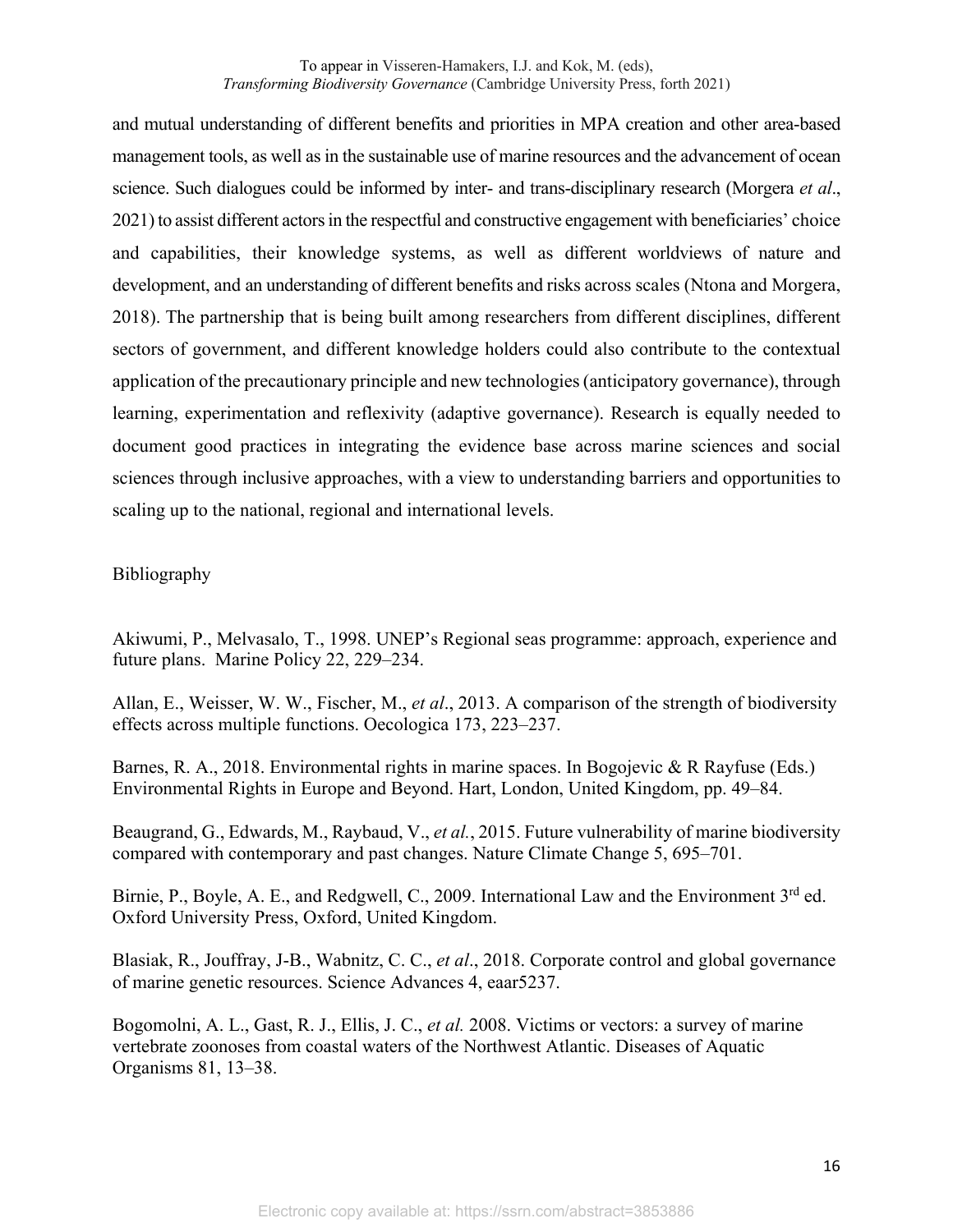Borrelle, S. B., Rochman, C. M., Liboiron, M., *et al*., 2017. Opinion: why we need an international agreement on marine plastic pollution. Proceedings of the National Academy of Sciences USA 114, 9994–9997.

Burke, C., 2014. An Equitable Framework for Humanitarian Intervention, Hart Publishing, Oxford; Portland, OR, USA.

Casson, L., Alexander, J., Miller, K., *et al.*, 2020. Deep Trouble: The murky would of the deep sea mining industry 2020. Greenpeace International. Available online at https://issuu.com/greenpeaceinternational/docs/pto-deep-trouble-report-final.

CBD, 2016. Outcome of the Sustainable Ocean Initiative Global Dialogue with Regional Seas Organizations and Regional Fisheries Bodies on Accelerating Progress towards the Aichi Biodiversity Targets, held in Seoul from 26 to 28 September 2016 ("Seoul Outcome"). Available online at www.cbd.int/doc/meetings/mar/soiom-2016-01/official/soiom-2016-01-outcomeen.pdf.

Cheung, W. W. L., 2016. Climate Change Effects on Illegal, Unreported and Unregulated Fishing. Available online at https://nereusprogram.org/works/climate-change-effects-on-illegalunreported-and-unregulated-fishing/.

Cheung, W. W. L., Lam, W. Y. V., Sarmiento, J. L., *et al*., 2009. Projecting global marine biodiversity impacts under climate change scenarios. Fish and Fisheries 10, 235–251.

Cochrane, K. L., Augustyn, C. J., Fairweather, T., *et al.*, 2009. Benguela current large marine ecosystem – Governance and management for an ecosystem approach to fisheries in the region. Coastal Management 37, 235–254.

Cochrane, K. L., Rakotondrazafy, H., Aswani, S., et al., 2017, Report of the GLORIA Workshop, Antananarivo, Madagascar, 14-16 June 2016. Available online at http://gullsweb.noc.ac.uk/docs/gloria\_workshop\_report\_final.pdf.

Corlett, R. T., 2020. Impacts of the coronavirus pandemic on biodiversity conservation. Biological Conservation 246, 108571.

Cotula, L., Webster, E., 2020. COVID-19 and the Sites of Rights Resilience. Strathclyde Law School blogpost. Available online www.strath.ac.uk/humanities/lawschool/blog/covid-19andthesitesofrightsresilience/.

De Santo, E. M., 2018. Implementation challenges of area-based management tools (AMBTs) for biodiversity beyond national jurisdiction (BBNJ). Marine Policy 97, 34–43.

Devine, D. J., 1986. Some thoughts on the interim preservation of the Namibian fishing heritage. Verfassung und Recht in Übersee 19, 379–381.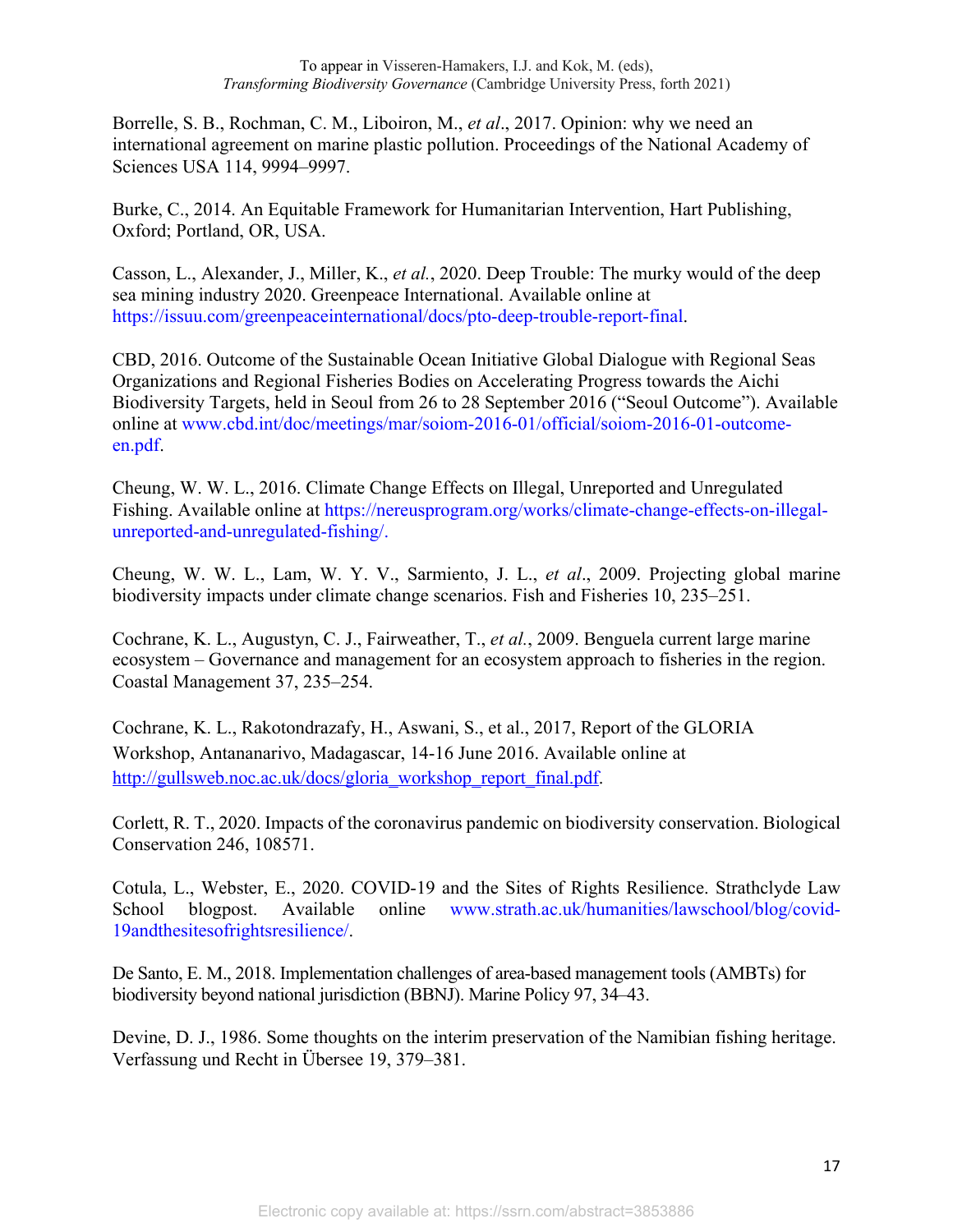DeVries, T., Le Quéré, C., Andrews, O., *et al*., 2019. Decadal trends in the ocean carbon sink. PNAS 116, 11646–11651.

Diana, J. S., 2009. Aquaculture production and biodiversity conservation. BioScience 59, 27–38.

Dixson, D. I., Munday, P. L., Jones, G. P., 2010. Ocean acidification disrupts the innate ability of fish to detect predatory olfactory cues. Ecology Letters 13, 68–75.

Diz, D., 2017. Marine biodiversity: unravelling the intricacies of global frameworks and applicable concepts. In Morgera, E., Razzaque, J., (Eds.), Encyclopaedia of Environmental Law: Biodiversity and Nature Protection Law. Edward Elgar, Northampton MA, USA, pp. 123–144.

Diz, D., Johnson, D., Riddel, M., 2018. Mainstreaming marine biodiversity into the SDGs: The role of other effective area-based conservation measures (SDG 14.5). Marine Policy 93, 251–261.

Diz, D., Ntona, M., 2018. Background report for the Second Meeting of Sustainable Ocean Initiative Global Dialogue with Regional Seas Organizations and Regional Fisheries Bodies on Accelerating Progress towards the Aichi Biodiversity Targets and Sustainable Development Goals. On file with authors.

Dorrington, R. A., Lombard, A. T., Bornman, T G., *et al*., 2018. Working together for our oceans: A marine spatial plan for Algoa Bay, South Africa. South African Journal of Science, 114, 1–6.

Eng, C. T., Paw, J. N., Guarin, F. Y., 1989. The environmental impact of aquaculture and the effects of pollution on coastal aquaculture development in Southeast Asia. Marine Pollution Bulletin 20, 335–343.

European Parliament, 2017. Report on the state of play of recreational fisheries in the European Union. 2017/2120(INI). Available online at: www.europarl.europa.eu/doceo/document/A-8-2018- 0191\_EN.html?redirect#title2.

FAO, 2018. Impacts of climate change of fisheries and aquaculture: Synthesis of current knowledge, adaptation and mitigation options. FAO Fisheries and Aquaculture Technical Paper 627, FAO, Rome, Italy.

FAO, 2020. State of World Fisheries and Aquaculture 2020. Sustainability in action. FAO, Rome, Italy.

Feely, R. A., Sabine, C. L., Lee, K., *et al*., 2004. Impact of anthropogenic CO2 on the CaCO3 system in the oceans. Science 305, 362–366.

Finke, G., Gee, K., Gxaba, T., *et al*., 2020. Marine Spatial Planning in the Benguela Current Large Marine Ecosystem. Environmental Development 36, 100569.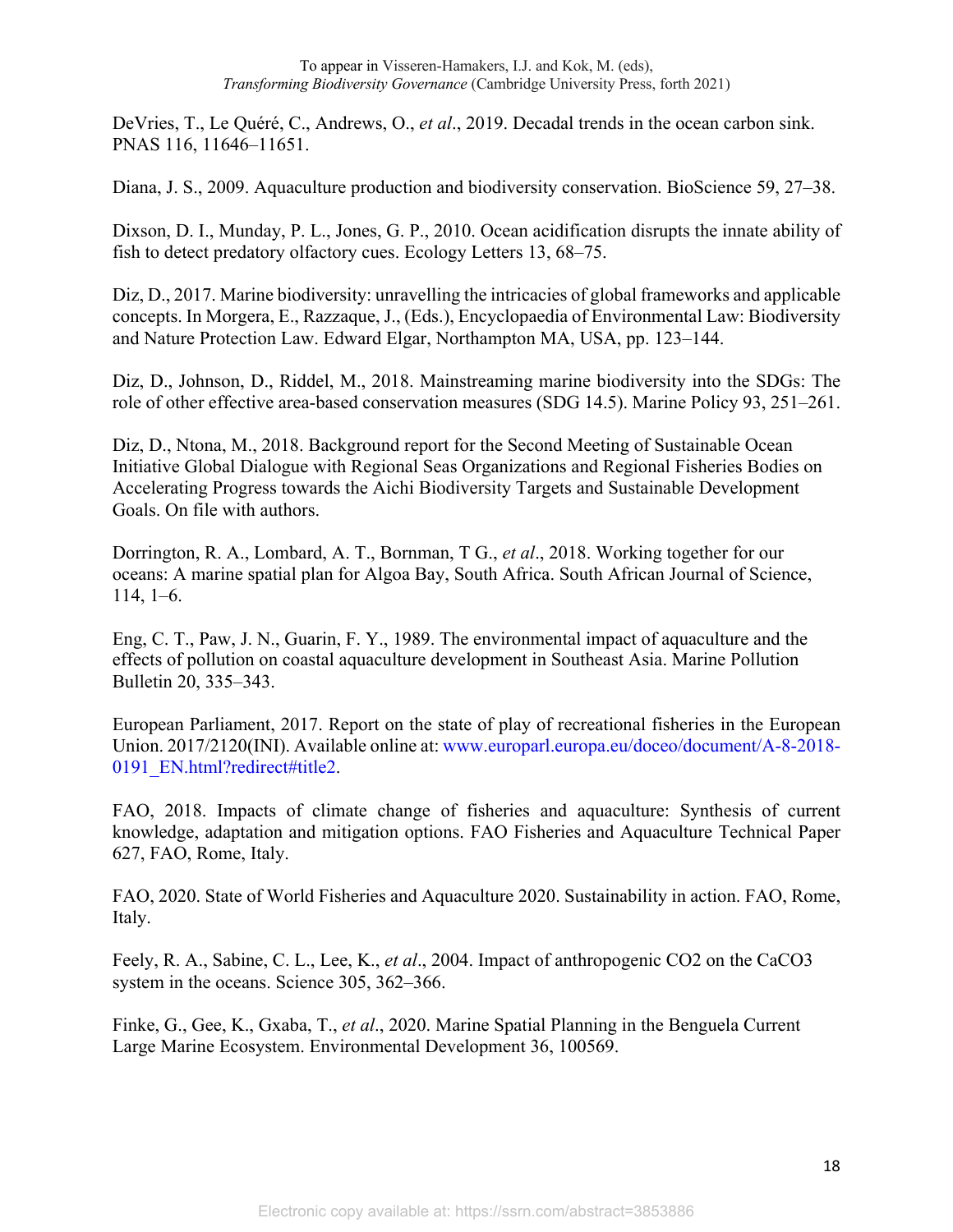Finke, G., Gee, K., Kreiner, A., Amunyela, M., Braby, R., 2020. Namibia's way to Marine Spatial Planning – Using existing practices or instigating its own approach? Marine Policy 121, 104107.

Gattuso, J. P., Magnan, A., Billé, R., *et al.,* 2015. Contrasting futures for ocean and society from different anthropogenic CO2 emissions scenarios. Science 349, aac4722.

Guston, D. H., 2014. Understanding 'anticipatory governance'. Social Studies of Science 44, 218–242.

Hamukuaya, H., 2020. Benguela Current Convention supports ecosystem assessment and management practice. Environmental Development 36*,* 100574.

Hamukuaya, H., Attwood, C., Willemse, N., 2016. Transition to ecosystem-based governance of the Benguela Current Large Marine Ecosystem. Environmental Development 17, 310–321.

Haward, M., 2018. Plastic pollution of the world's seas and oceans as a contemporary challenge in ocean governance. Nature Communications 9:667.

Holmer, M., 2010. Environmental issues of fish farming in offshore waters: perspectives, concerns and research needs. Aquaculture Environment Interactions 1, 57–70.

Holness, S., Wolf, T., Lombard, M., *et al*., 2012. Spatial biodiversity assessment and spatial management, including marine protected areas: Report on progress. Available online at www.benguelacc.org/index.php/en/component/docman/doc\_download/311-project-beh-09-01 spatial-biodiversity-assessment.

IPBES, 2019. Summary for policymakers of the global assessment report on biodiversity and ecosystem services of the Intergovernmental Science-Policy Platform on Biodiversity and Ecosystem Services. Díaz, S., *et al*., (Eds.) IPBES Secretariat, Bonn, Germany.

IPCC, 2018. Global Warming of 1.5C - Summary for Policymakers. Masson-Delmontte, V., *et al*., (Eds.). World Meteorological Organization, Geneva, Switzerland.

IPCC, Special Report on the Ocean and Cryosphere in a Changing Climate, Summary for Policy Makers. 2019. Pörtner, H-O *et al*., (Eds.). In press.

Isensee, K., Valdes, L., 2015. GSDR 2015 Brief: Marine Litter: Microplastics. IOC/UNESCO. Available online at https://sustainabledevelopment.un.org/content/documents/5854Marine%20Litter%20-%20Micro plastics.pdf.

Jamieson, A. J., Singleman, G., Linley, T. D., Casey, S., 2020. Fear and loathing of the deep ocean: why don't people care about the deep sea? ICES Journal of Marine Science, fsaa234.

Johnson, D., Froján, C. B., Bax, N., *et al*., 'The global ocean biodiversity initiative: Promoting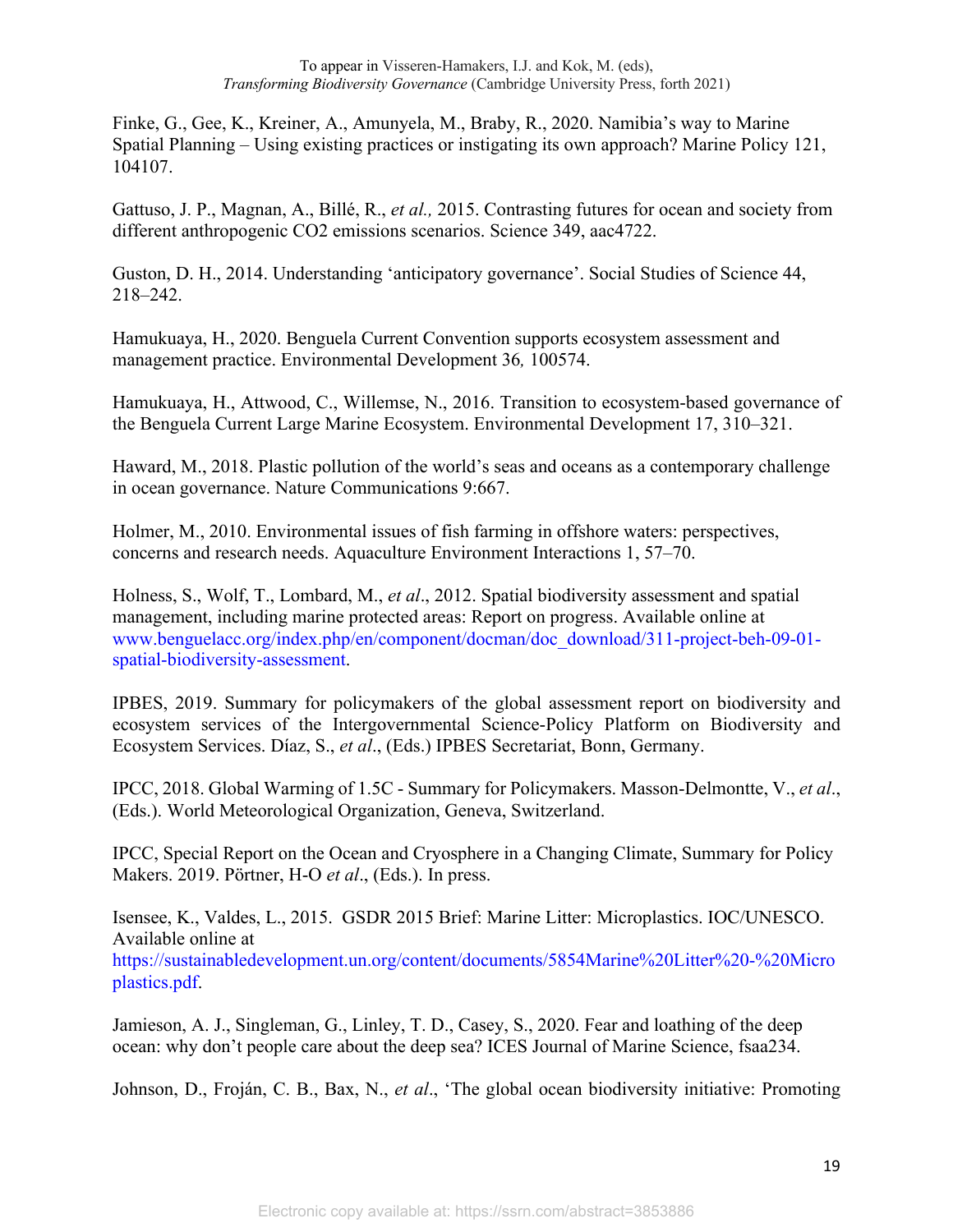scientific support for global ocean governance. Aquatic Conservation 29, 162–169.

K Baslar, 1998. The Concept of the Common Heritage of Mankind in International Law, Martinus Nijhoff, Leiden, Netherlands.

Kelly, C., Ellis, G., Flannery, W., 2019. Unravelling persistent problems to transformative marine governance. Frontiers in Marine Science 6:213.

Kenny, A. J., Campbell, N., Koen-Alonso, M., *et al*., Delivering Sustainable Fisheries through Adoption of a Risk-based Framework as Part of an Ecosystem Approach to Fisheries Management. Marine Policy 93, 232–240.

Kimball, L. A., 2001. International Ocean Governance: Using International Law and Organizations to Manage Marine Resources Sustainably. IUCN, Gland, Switzerland and Cambridge, United Kingdom.

Kirkman, S. P., Holness, S., Harris, L.R., *et al*., 2019. Using systematic conservation planning to support marine spatial planning and achieve marine protection targets in the transboundary Benguela ecosystem. Ocean & Coastal Management 168, 117–129.

Kläger, R., 2011. Fair and Equitable Treatment' in International Investment Law, Cambridge University Press, Cambridge, United Kingdom.

Kleypas, J. A., Buddemeier, R. W., Archer, D., *et al.,* 1999. Geochemical consequences of increased atmospheric carbon dioxide on coral reefs. Science 284, 118–120.

Laffoley, D., Baxter, J. M., (Eds.) 2019. Oxygen deoxygenation: everyone's problem: causes, impacts, consequences and solutions. IUCN, Gland, Switzerland. Available online at: https://doi.org/10.2305/IUCN.CH.2019.13.en

Leroy, A., Morin, M., 2018. Innovation in the decision-making process of the RFMOs. Marine Policy 97, 156–162.

Levin, L. A., Wei, C-L., Dunn, D. C., *et al*., 2020. Climate change considerations are fundamental to management of deep-sea resource extraction. Global Change Biology 26, 4664–4678.

MacKinnon, C. J. Lemieux, K. Beazley, S., *et al*. 2015. Canada and Aichi Biodiversity Target 11: understanding 'other effective area-based conservation measures' in the context of the broader target. Biodiversity and Conservation 24, 3559–3581.

Mancisidor, M., 2015. Is there such a thing as a human right to science in International Law? European Society of International Law 4, 1–6.

Martin, A., Akol, A., Phillips, J., 2014. Just conservation? On the fairness of sharing benefits. In Sikor, T., (Ed.), The Justices and Injustices of Ecosystem Services, Routledge, London, United Kingdom, 69–89.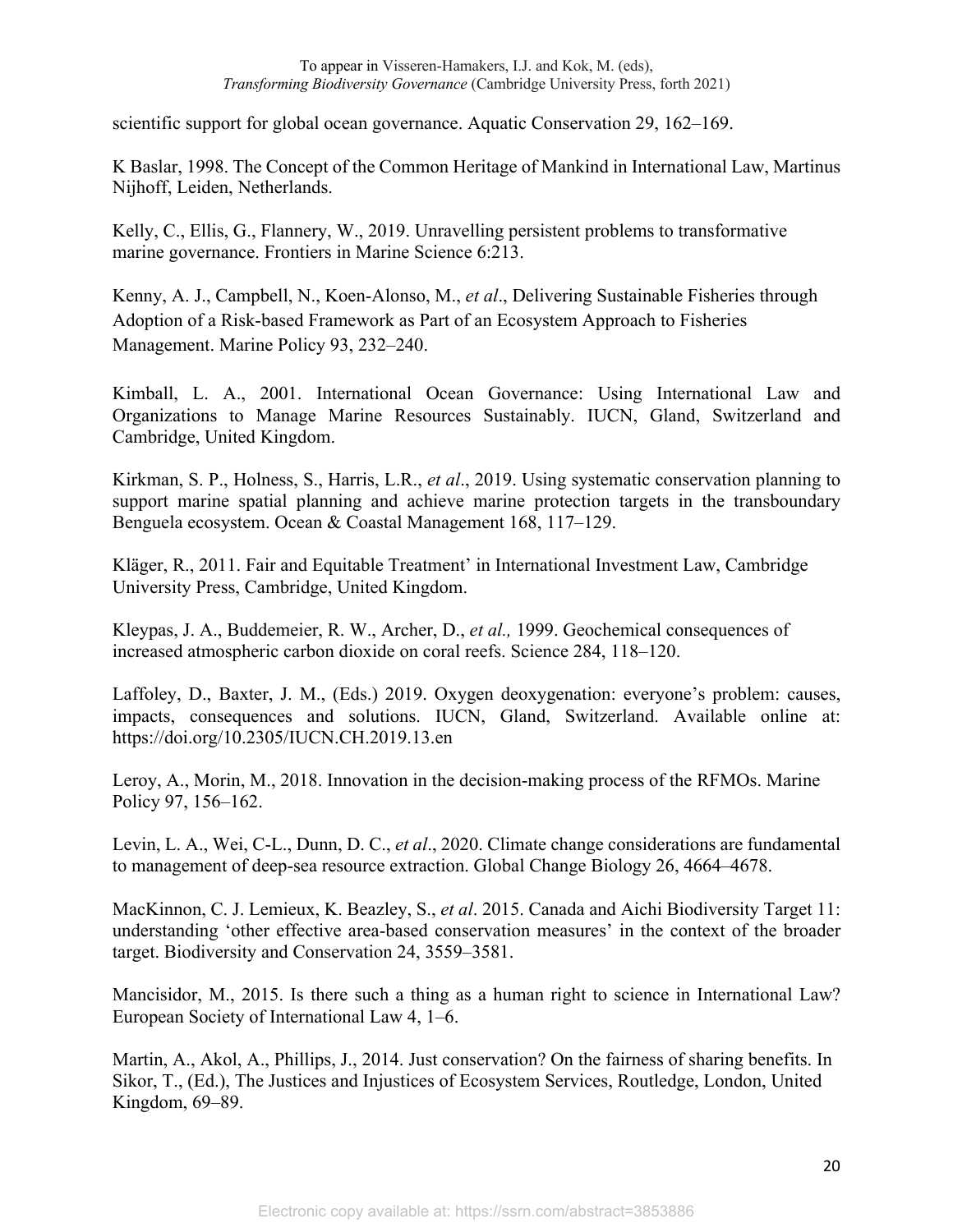Mazzega, P., 2018. On the ethics of biodiversity models, forecasts and scenarios. Asian Bioethics Review 10, 295–312.

Miller, K. A., Thompson, K. F., Johnston, P., Santillo, D., 2018. An overview of seabed mining including the current state of development, environmental impacts, and knowledge gaps. Frontiers in Marine Science 4:418.

Minx J. C., Callaghan M., Lamb W. F., Garard J., Edenhofer, O., 2017. Learning about climate change solutions in the IPCC and beyond. Environmental Science and Policy 77, 252–259.

Molinos, J. G., Halpern, B. S., Schoeman, D. S., *et al*., 2016. Climate velocity and the future global redistribution of marine biodiversity. Nature Climate Change 6, 83–88.

Morand, S., Lajaunie, C., 2017. Loss of biological diversity and emergence of infectious Diseases. In Morand, S., Lajaunie, C., (Eds.) Biodiversity and Health 1<sup>st</sup> ed. Elsevier, Amsterdam, Netherlands 2017 pp. 29–47.

Morgera, E., (Forthcoming 2021). The relevance of the human right to science for the conservation and sustainable use of marine biodiversity of areas beyond national jurisdiction: a new legally binding instrument to support co-production of ocean knowledge across scales. In De Lucia, V., Nguyen, L., Oude Elferink, A. G., (Eds.), International Law and Marine Areas beyond National Jurisdiction: Current Status and Future Trends (Forthcoming 2021).

Morgera, E., 2011. Far Away, So Close: A Legal Analysis of the Increasing Interactions between the Convention on Biological Diversity and Climate Change Law. *Climate Law* 2, 85–115.

Morgera, E., 2015. Fair and Equitable Benefit-sharing at the Crossroads of the Human Right to Science and International Biodiversity Law. Laws 4, 803–831.

Morgera, E., 2016. The need for an international legal concept of fair and equitable benefitsharing. European Journal of International Law 27, 353–383.

Morgera, E., 2017. Ecosystem and Precautionary Approach. In Morgera, E., Razzaque, J., (Eds.), Encyclopaedia of Environmental Law: Biodiversity and Nature Protection Law. Edward Elgar, Northampton MA, USA pp. 70–80.

Morgera, E., 2018-19. Fair and equitable benefit-sharing in a new international instrument on marine biodiversity: A principled approach towards partnership building? Maritime Safety and Security Law Journal 5, 48–77.

Morgera, E., 2018a. Dawn of a New Day? The Evolving Relationship between the Convention on Biological Diversity and International Human Rights Law. Wake Forest Law Review 54, 691–712.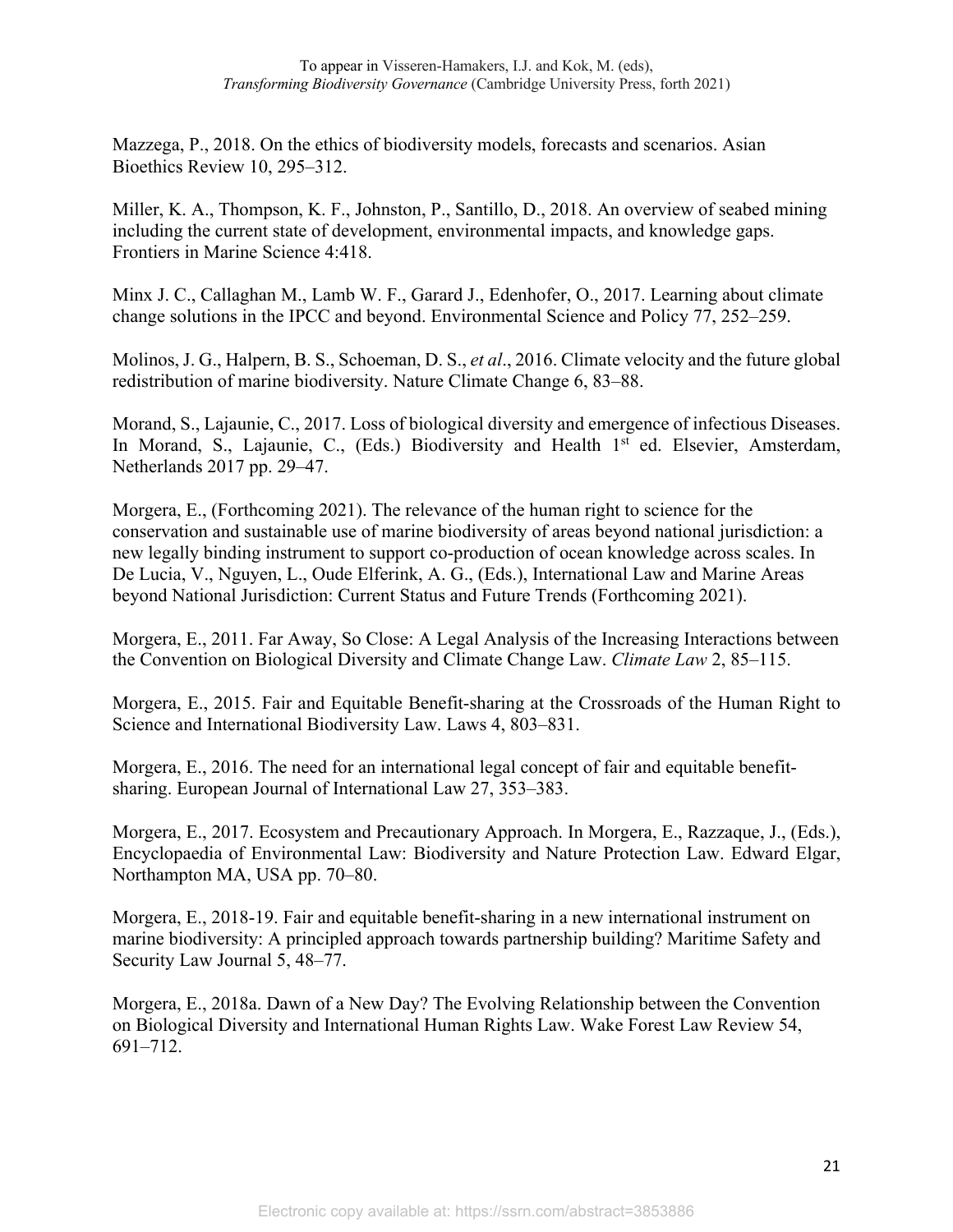Morgera, E., 2018b. Fair and Equitable Benefit-sharing. In Orlando, E., Krämer, L., (Eds.) Encyclopedia of Environmental Law: Principles of Environmental Law. Edward Elgar, Cheltenham, United Kingdom, pp 323–337.

Morgera, E., 2019. Under the radar: fair and equitable benefit-sharing and the human rights of indigenous peoples and local communities connected to natural resources. International Journal of Human Rights 23, 1098-1139.

Morgera, E., 2020. Biodiversity as a Human Right and its Implications for the EU's External Action. Report to the European Parliament. Available online at www.europarl.europa.eu/RegData/etudes/STUD/2020/603491/EXPO\_STU(2020)603491\_EN.pd f.

Morgera, E., Nakamura, J., (Forthcoming). Shedding a Light on the Human Rights of Small-scale Fisherfolk: Complementarities and Contrasts between the UN Declaration on Peasants' Rights and the Small-Scale Fisheries Guidelines. In Bruonori, M., *et al*., Commentary on the Declaration on the Rights of Peasants (Forthcoming).

Morgera, E., Ntona, M., 2018. Linking Small-Scale Fisheries to International Obligations on Marine Technology Transfer. Marine Policy 93, 214–222.

Morgera, E., Parks, L., Schroeder, M., 2021. Methodological challenges of transnational environmental law. In Heyvaert, V., Duvic-Paoli, L. A., (Eds.), Research Handbook on Transnational Environmental Law*.* Edward Elgar, Cheltenham, United Kingdom, pp. 48–65*.* 

Mossop, J., 2007. Protecting Marine Biodiversity on the Continental Shelf Beyond 200 Nautical Miles. Ocean Development & International Law 38, 283–304.

Munday, P. L., Dixson, D. L., Donelson, J. M., *et al.,* 2009. Ocean acidification impairs olfactory discrimination and homing ability of a marine fish. Proceedings of the National Academy of Sciences of the United States of America 106, 1846–1852.

NAFO, 2016. Report of the NAFO Joint Fisheries Commission – Scientific Council Working Group on Ecosystem Approach Framework to Fisheries Management (WG-EAFFM). FC-SC Doc. 16/03. Available online at www.nafo.int/Library/FC-SC-documents/2016-fisheriescommission-scientific-council-documents.

NIC, 2016. Global implications of illegal, unreported and unregulated (IUU) fishing. Available online at https://fas.org/irp/nic/fishing.pdf.

Noyes, J. E., 2011. The Common Heritage of Mankind: Past, Present and Future. Denver Journal of International Law & Policy 40, 447–471.

Ntona, M., Morgera, E., 2018. Connecting SDG 14 with the other Sustainable Development Goals through Marine Spatial Planning. Marine Policy 93, 214–222.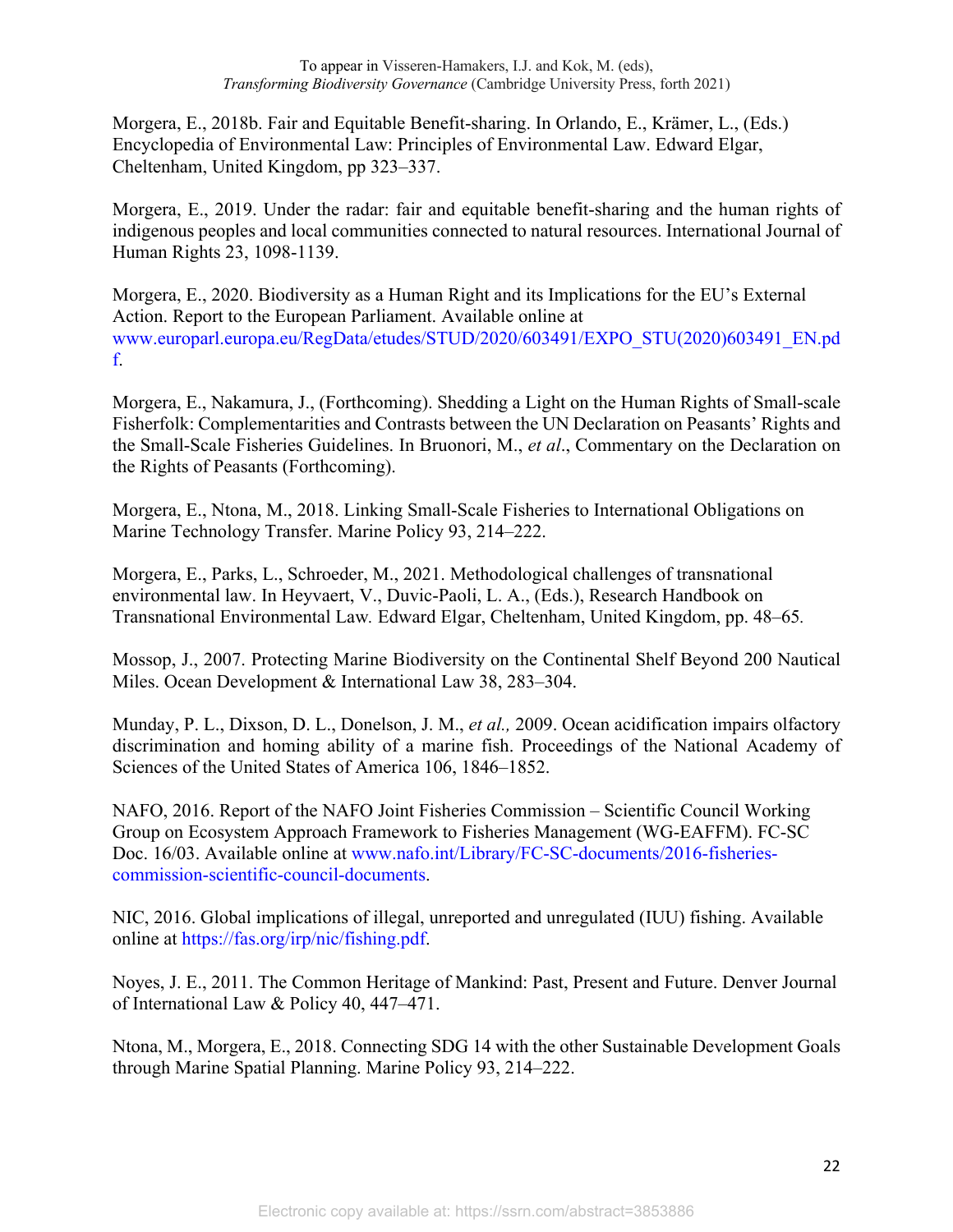O'Toole, M., Shannon, V., 2003. Sustainability of the Benguela: ex Africa semper aliquid novi. In Hemper, G., Sherman, K., (Ed.) Large Marine Ecosystems of The World: Trends in Exploitation, Protection and Research. Elsevier, Amsterdam, Netherlands, pp. 227-253.

Ostfeld, R. S., 2009. Biodiversity loss and the rise of zoonotic pathogens. Clinical Microbiology and Infection 15, 40–43.

Páez-Osuna, F., 2001. The environmental impact of shrimp aquaculture: a global perspective, Environmental Pollution 112, 229–231.

Pentz, B., Klenk, N., Ogle, S., Fisher, J. A. D., 2018. Can regional fisheries management organizations (RFMOs) manage resources effectively during climate change? Marine Policy 92, 13–20.

Rees, S., Foster, N. L., Langmead, O., Pittman, S., Johnson, D., 2018. Defining the qualitative elements of Aichi Biodiversity Target 11 with regard to the marine and coastal environment in order to strengthen global efforts for marine biodiversity conservation outlined in the United Nations Sustainable Development Goal 14. Marine Policy 93, 241–250.

Rees, S., Sheehan, E. V., Stewart, B. D., *et.al*., 2020. Emerging themes to support ambitious UK marine biodiversity conservation. Marine Policy 117, 1-10.

Sabine, C. L., Feely, R. A., Gruber, N., *et al.,* 2004. The ocean sink for anthropocentric CO2. *S*cience 305, 367–371.

Sala, E., Mayorga, J., Bradley, D., *et al*., 2021. Protecting the global ocean for biodiversity, food and climate. Nature 592, 397–402.

Salpin, C., 2013. The Law of the Sea: A before and after Nagoya? in Morgera, E., Buck, M., Tsioumani, E., (Eds.) The 2010 Nagoya Protocol on Access and Benefit-Sharing in Perspective: Implications for International Law and National Implementation. Brill/Martinus Nijhoff, Leiden, Netherlands, pp. 149–183.

Serrao-Neumann, S., Davidson, J. L., Baldwin, C. L., 2016. Marine governance to avoid tipping points: Can we adapt the adaptability envelope? Marine Policy 65, 56–67.

Sherman, K., Alexander, L. M., (Eds.). 1986*.* Variability and management of large marine ecosystems*.* AAAS Selected Symposium 99, Westview Press, Boulder, CO, USA.

Singh, G. G., Cisneros-Montemayor, A. M., Swartz, W., *et al*., 2018. A rapid assessment of cobenefits and trade-offs among sustainable development goals. Marine Policy 93, 223–231.

Sowman, M., Sunde, J., 2018. Social impacts of marine protected areas in South Africa on coastal fishing communities. Ocean & Coastal Management 157, 168–179.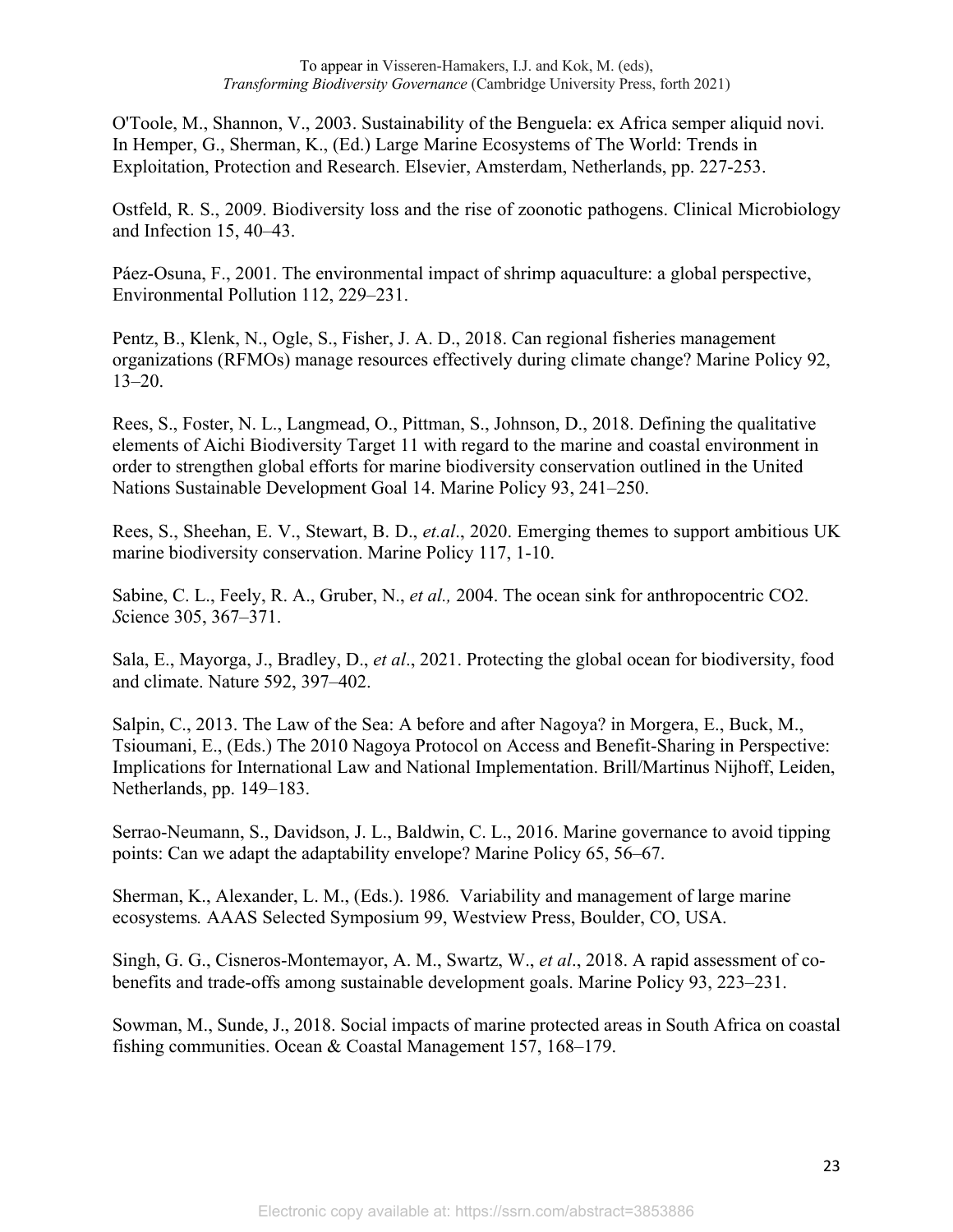Spijkers, J., Singh, G., Blasiak, R., *et al.,* 2019. Global patterns of fisheries conflict: Forty years of data. Global Environmental Change, 101921.

Stocker, T. F., *et al.,* (Eds.). 2013. AR5 Climate Change 2013: The physical science basis. Contribution of Working Group I to the Fifth Assessment Report of the Intergovernmental Panel on Climate Change. Cambridge University Press, Cambridge, United Kingdom.

Sumaila, U. R., Ebrahim, N., Schuhbauer A., *et al*., 2019. Updated estimates and analysis of global fisheries subsidies. Marine Policy 109, 103695.

Tovar, A., Moreno, C., Mánuel-Vez, M. P., García-Vargas, M., 2000. Environmental impacts of intensive aquaculture in marine waters. Water Research 34, 334–342.

Tsutsumi, H., Kikuchi, T., Tanaka, M., *et al*., 1991. Benthic faunal succession in a cove organically polluted by fish farming. Marine Pollution Bulletin 23, 233–238.

UNEP-WCMC, 2012. Promoting synergies within the cluster of biodiversity-related multilateral environmental agreements. UNEP-WCMC, Cambridge, United Kingdom. Available online at www.cbd.int/doc/nr/Promoting\_synergies\_in\_the\_biodiversity\_cluster.pdf.

UNEP, 2017. Regional Seas programmes covering Areas Beyond National Jurisdictions. Regional Seas Reports and Studies No. 202. Available online at www.un.org/Depts/los/biodiversityworkinggroup/Regional\_seas\_programmes\_ABNJ.pdf.

UNESCO, 2020. United Nations Decade of Ocean Science for Sustainable Development, Implementation Plan, Version 2.0. Available online at https://oceanexpert.org/document/27347.

Virdin, J., Vegh, R., Jouffray, J. -B., *et al*., 2021. The Ocean 100: Transnational corporations in the ocean economy. Scientific Advances 7, eabc8041.

Virdin, J., Vegh, T., Jouffray, J. -B., *et al*., 2021. The ocean 100: Transnational corporations in the ocean economy. Science Advances 7, eabc8041.

Vrancken, H. G., 2011. South Africa and the Law of the Sea. Brill, Leiden, Netherlands.

Waltzek, T. B., Cortés-Hinojosa, Wellehan, J. F. X., Wellehan, Gray G, C., 2012. Marine mammal zoonoses: A review of disease manifestations. Zoonoses and Public Health 59, 521– 535.

Warner, R., 2019. Area-based management tools developing regulatory frameworks for areas beyond national jurisdiction. Asia-Pacific Journal of Ocean Law and Policy 4, 142–157.

Watson-Wright, W., Valdés, J. L., 2018. Fragmented Governance of Our One Global Ocean. In P. Boudreau *et al.,* (Eds.) The Future of Ocean Governance and Capacity Development - Essays in Honor of Elisabeth Mann Borgese (1918–2002). Brill Nijhoff, Leiden, Netherlands, pp.16–22.